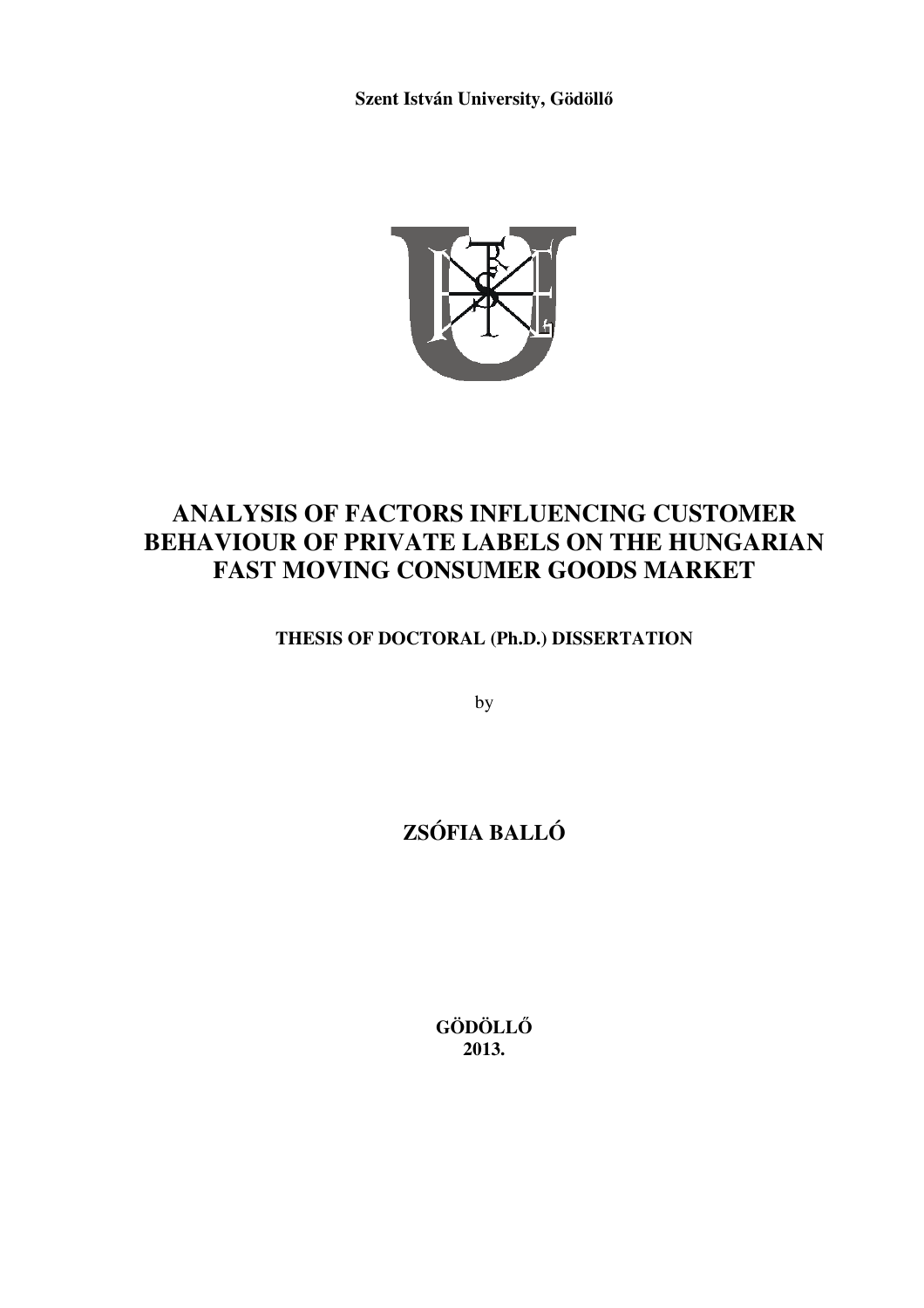| Doctoral school name | Szent István University<br>Doctoral School of Management and Business<br>Administration                                                                                          |
|----------------------|----------------------------------------------------------------------------------------------------------------------------------------------------------------------------------|
| Scientific field:    | management and business administration                                                                                                                                           |
| Head:                | Dr. István Szűcs, professor, doctor of the HAS,<br>Szent István University, Gödöllő<br><b>Faculty of Economics and Social Sciences</b><br>Institute of Economics and Methodology |
| <b>Supervisor:</b>   | Dr. József Lehota, professor, doctor of the HAS,<br>Szent István University, Gödöllő<br>Faculty of Economics and Social Sciences<br>Institute of Marketing                       |

........................................................... ........................................................... Head of School's approval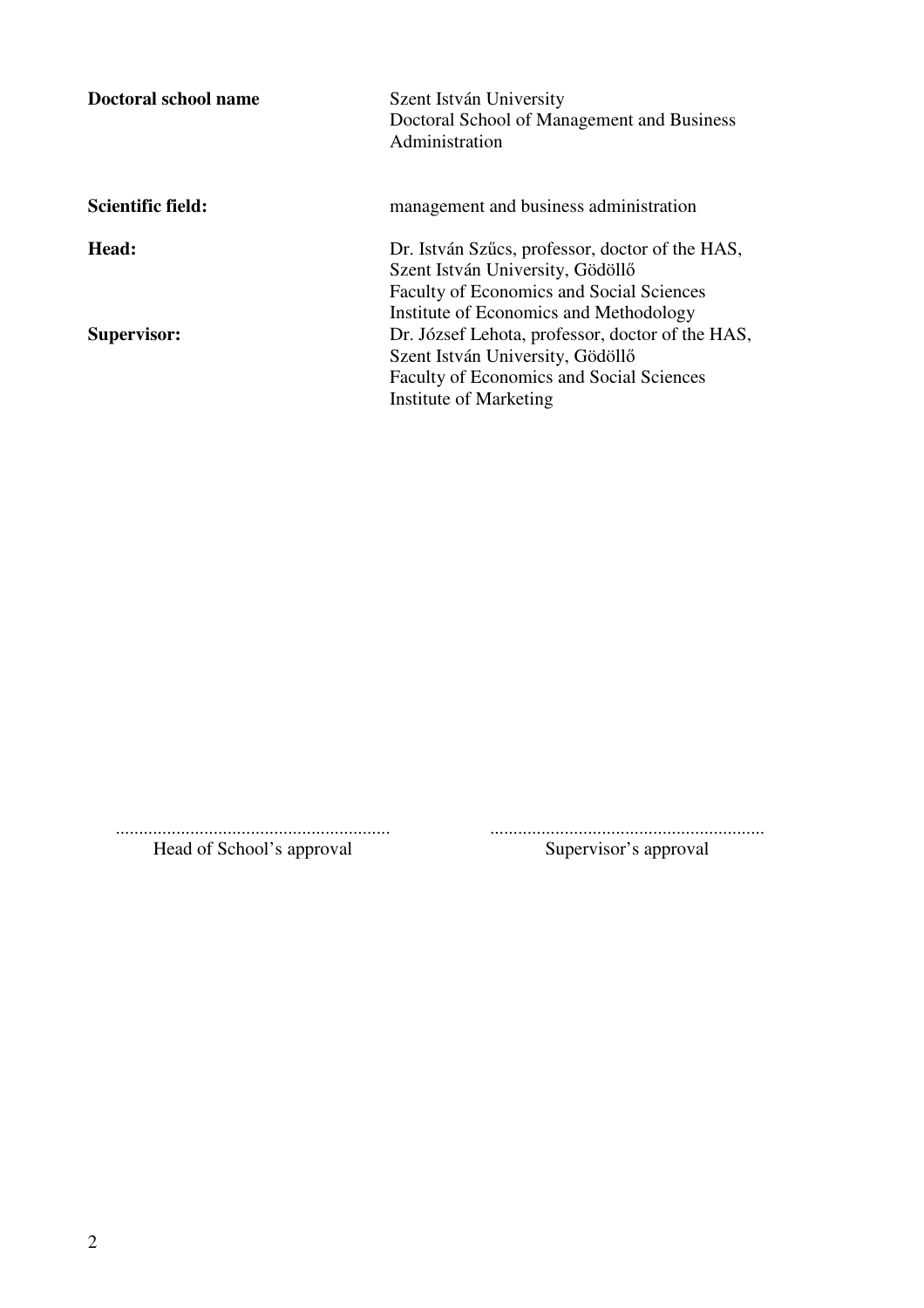#### **1 INTRODUCTION**

Existence of private labels became more and more apparent in Western Europe and the United States as of beginning of the 1970's. Economic crisis of the period and promotional behaviour of producer brands made customers more price sensitive who welcomed products at a more available price level. Private labels gained significant market share in countries with mature retail structure and private brand portfolio (Switzerland 53%, United Kingdom 47%, in volume in 2011). According to researchers' recession, quality improvement of these brands and change in trends of consumer behaviour will increase shares further even in these countries.

Private labels appeared in Hungary some years after international retail chains opened their first shops. Categories like dairy products, long-life groceries, papers and wraps were the first ones where private brands were introduced, followed by other groceries and personal and home care. Demand of these brands encouraged Hungarian retail chains to broaden their variety with own labels. Nowadays private labels colour many product categories such as DIY, fuel stations, games, clothing and home decoration and appeared even between services. Headway of the phenomenon is much more dynamical than it is to observe in countries with long history of own labels thus examination is worth even on the short period. Opportune ness of my research topic is valid further by the fact that current economic downturn whirls new layers of consumers towards brands with more available price level. Structure change of Hungarian retail visible in the last ten years enhances this lively growth from two points of view. First: hard discounters (Aldi, Lidl) open many new units where primarily private labels are offered. Second: increase in concentration (units of Plus were taken over by Spar in spring 2008, Auchan overtook Cora hypermarkets in 2012, Match and Profi units transferred to CBA and Coop the same year) makes appearance of these brands more apparent.

 My first step in research was to sum up Hungarian literature. Detailed display of the topic proved to be very incomplete in both research and education. Only few articles deal specifically with private labels besides household panels and reviews of market research companies. International literature offered brighter sources. Several articles deal with growing significance of private brands: in which product category what kind of consumer, retailer and producer behaviour supports them. However only one or two factors of the phenomenon are examined in an article. I did not find any synthesising or model constructing work. Multiple involvements directed me to fill this gap before examination of the Hungarian customer. While my first objective is linked only to literature review the second one connects literature and practice.

 $O<sub>1</sub>$ : Overview, evaluation and synthesis of literature dealing with factors related to all stakeholders (from consumer, through retail till producer) that influence private label success. As result I want to offer a summary of inland and international literature for research, education and practical professionals.

 $\overline{Q_2}$ : Constitute a systematizing model that enables interdisciplinary examination of stakeholders of private labels and reflects interactive effects of the factors.

For the sake of working with a reliable model at reaching my further objectives I planned to control my theoretical setting with interviews with consumers. Finally hypothesis for relationships between factors influencing private label headway in Hungary were set up based on secondary researches and the model. Research was narrowed to customer and product category on the FMCG market.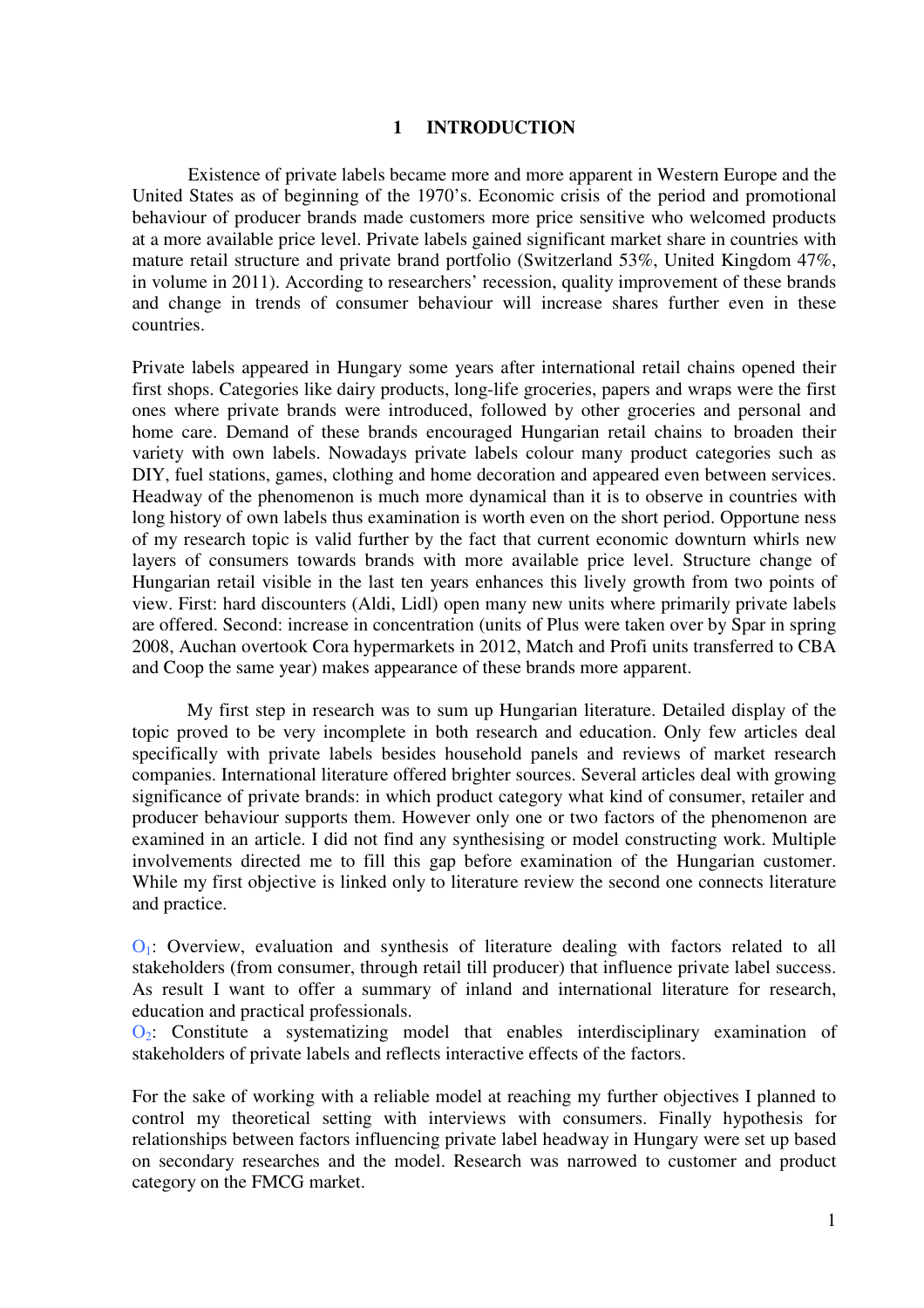$\mathbf{O}_3$ : Evaluation of the factors concerning characteristics of the consumer and product category on the Hungarian fast moving consumer goods market.

I adapted quantitative methods to analyse motivations, buying objectives, demographic and psychographic characteristics of private label customers.

My last objective  $(O_4)$  was to work up a segmentation which can separate private brand prone and unloved consumer and enables to unfold distinct motivations of these two groups**.** 

Opinion of the consumer formed from him/her and imposed to the outside world can be examined by questionnaires and deep interviews but shows a unilateral picture. Besides, as my quantitative research was conducted at the beginning of the economical crisis I anyhow felt necessary to display changes since then in the dissertation. Hence I refined and enriched results of my customer research by interviews made with industry professionals of significant players on the FMCG market.

Syllabus of the dissertation follows the track of my objectives. Literature review more detailed than accustomed and the logical model comprehend all influencing factors of private label headway in all product categories considering both customer-consumer and corporate (retail, producer and supplier) projection. My primary research examines private brands narrowed to the FMCG customer.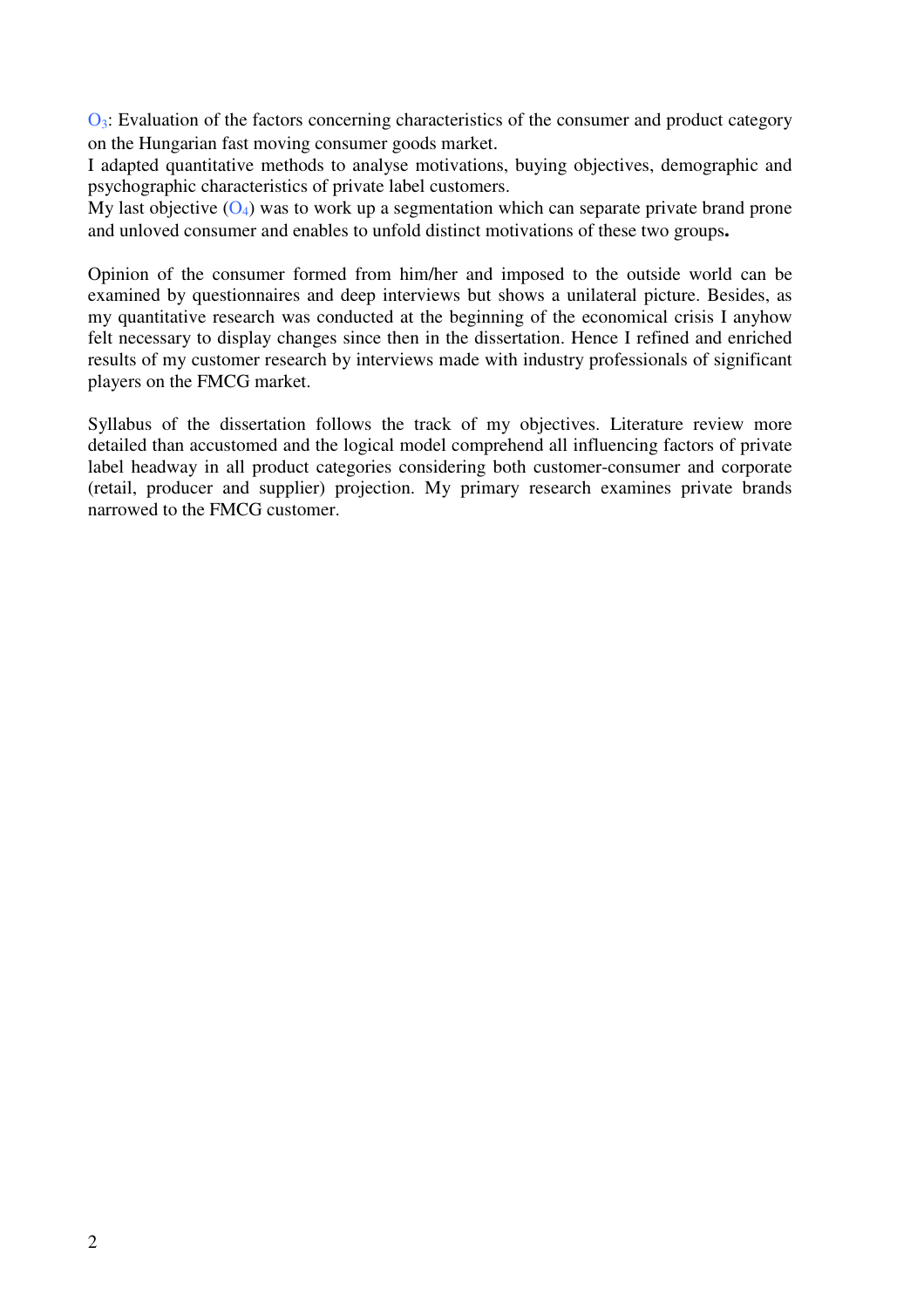### **2 MATERIAL AND METHOD**

Logical track of my research (Figure 1) is the traditional one. After a qualitative examination I used my theoretical conception to set up hypothesis for the quantitative research. After enrichment with newfound and relevant factors I evaluated it by industry professionals. My final model contains both their opinion and my empirical results.



Figure 1 Flow sheet of the research (edited by the author), 2012

2.1 **Qualitative research** 

Relevance of my model based on own industrial experience, literature review and reports of market research companies was checked with help of qualitative research. The aim was to control whether all influencing elements are incorporated in the model and whether they are all relevant. I prepared deep interviews to unfold and understand familiarity with private labels, consumer attitude towards them and motivations of purchase.

I set up the following hypothesis at this phase:

**Hq1: General purchase custom indicates attitude towards private brands.** 

**Hq2: Household-keepers know and identify private brands aright.** 

**Hq3: My research concept for headway of private brands is valid and covers influencing factors completely.** 

Interviews were prepared with twelve household-keepers (mainly women) in Q3 2008. Half of the respondents live in a city South-East of Hungary. The other half lives in the western suburbia of Budapest and works in the capital or at residence. Shopping is arranged jointly near workplace or residence. Both groups can choose from wide range of shops regarding FMCG products. Interviews incorporated three areas. Planning of purchase, main shopping locations and approach of the shop were part of *general characteristics of shopping* topic. We detailed persons taking part in purchase, frequency of shopping and average cost of the basket. Second topic of the interview was to assess how *shop environment influences shop selection*. We touched loyalty and reasons behind. Selection from product variety conducted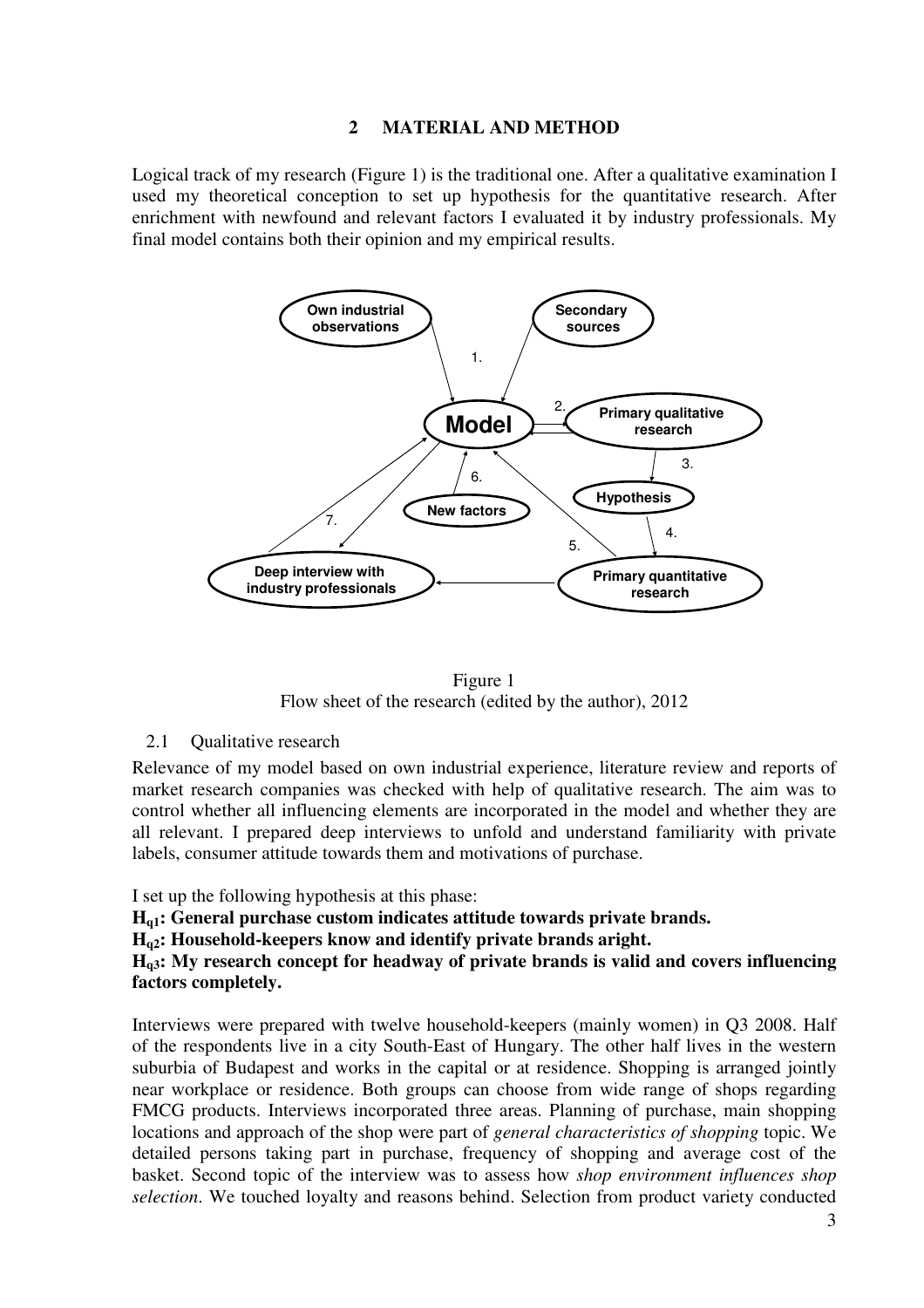to the main topic: price, promotion, brand name or other reasons cause that a certain product in chosen from shelf. Regarding *private brands* respondents listed familiar own labels either used or not. They explained their opinion about packaging and quality of these products. I was wondering in case of both users and non-users how they judge private labels. In case of users I also asked if judgement changed after trial.

I evaluated the interviews with content analysis.

- 2.2 Quantitative researches
- 2.2.1 Questionnaire

Overall examination of all influencing factors of private label spread identified in literature was well beyond frames of a dissertation. Hence I restricted my research to customers of FMCG products and set hypothesis regarding demographic and psychographic characteristics of shopping. Corporate side of own labels (retail, producer and supplier) was not analysed quantitatively.

**H1: Households with growing income per capita buy less private label.** 

**H2: Size of household affects private label purchase.**

**H3: Higher education level of the household-keeper causes higher private label purchase.** 

**H4: Age of household-keeper affects private label purchase.** 

**H5: Women household-keepers are more prone to purchase private label than men.** 

**H6: Private label purchase grows with price sensitiveness.** 

**H7: Routine in private labels causes higher purchase willingness.** 

**H8: Consumer involvement in product category has an impact on private label purchase.** 

**H9: The more important store accessibility is the more likely one buys private label.** 

**H10: Store loyalty is connected with private label purchase.** 

**H10a: Low store loyalty causes low private label purchase.** 

**H10b: Low chain loyalty increases number of known private label brand names, and number of bought private brands.** 

**H11: Consumer rely less on extrinsic cues to judge quality of a product with growing private label routine.** 

# **H12: Quality oriented private labels are better accepted by consumer.**

My target group were main shoppers of households who can choose from diverse retail chains to do their shopping. Sample frame setting was high-handed. I chose Budapest as field because shop density is very high here and concentrated territorial conduct of query is solvable. Considerations behind retail chain selection were:

- sample should contain all four shop types offering wide range of private labels (super- and hypermarkets, local chains and discounters),

- local chain should be a significant player of the market,

- the chains should own private label(s),

- the chains should be present in all districts of Budapest.

All chain centres gave permission for my research. Data was collected in the stores, after shopping, behind the cashier desk. The standard questionnaire was asked personally in January 2009. Timing was selected to be there at main shopping period: weekdays 4-7 pm, weekends 9-12 am. Sample size is 588.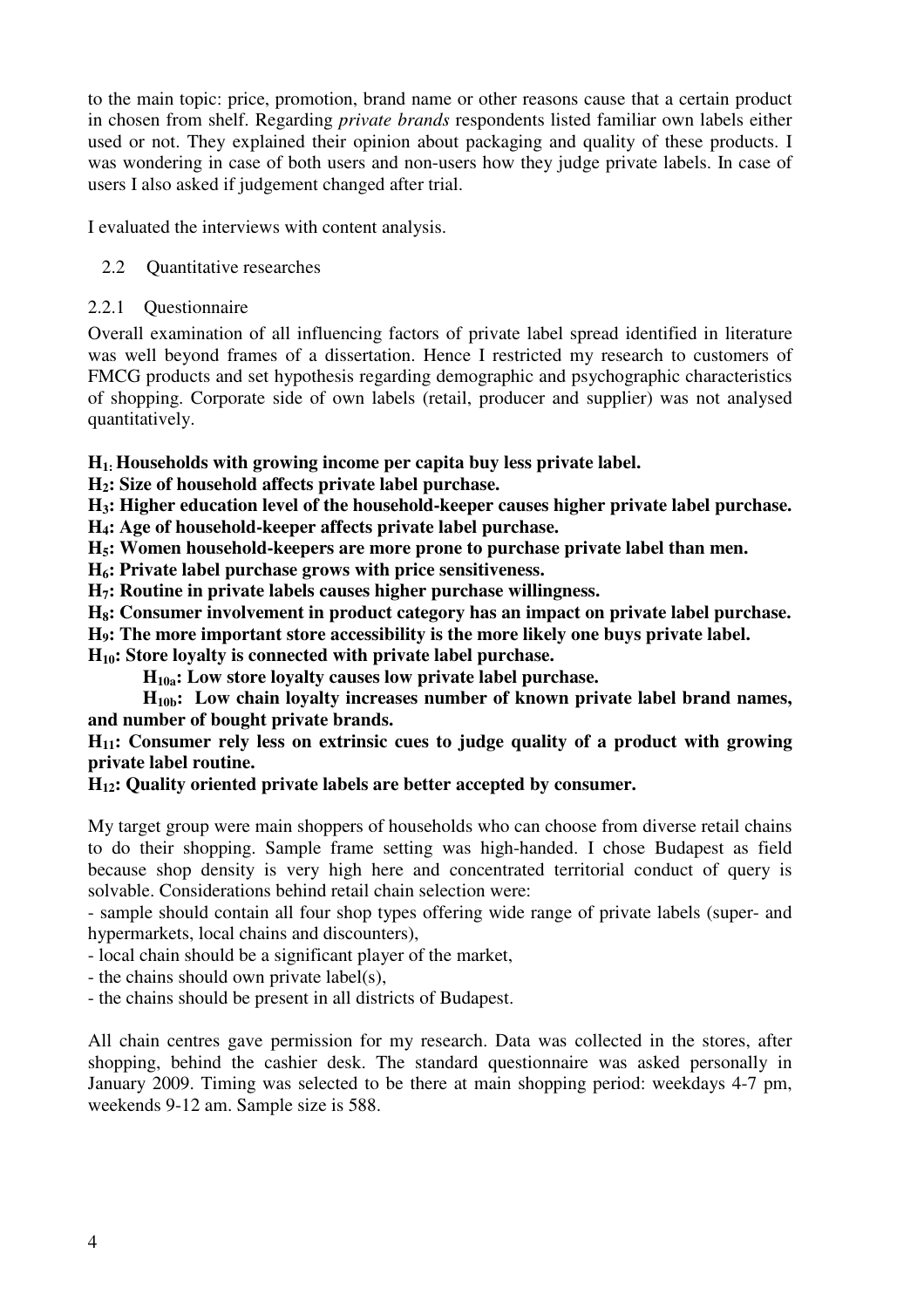Table 1

|  |  | Structure of the questionnaire (edited by the author), 2012 |
|--|--|-------------------------------------------------------------|
|  |  |                                                             |

| <b>Topic</b>                                | <b>Question</b> | <b>Scale</b>         |
|---------------------------------------------|-----------------|----------------------|
| Screening question                          | A1              | nominal              |
| Shopping frequency, visited shops, approach | $A2-4$          | nominal              |
| General shopping attitude                   | A5-47           | interval             |
| Familiarity and purchase of private labels  | B <sub>1</sub>  | nominal              |
| Buyers attitude towards private labels      | $B2-16$         | interval             |
| Non-buyers attitude towards private labels  | $C1-10$         | interval             |
| Demographics                                | $D1-6$          | nominal,<br>ordinal, |
|                                             |                 | interval             |

Those who already bought a private label answered all B question after B1. Non-buyers switched to section C. There were statements examining the same behaviour for both groups to enable comparison.

Statistical analysis was made with SPSS for Windows version 15.0. Before analysis I controlled the database for missing values (Neumann-Bódi, 2012). I transformed the necessary interval and ratio scales into categories to enable cross tabulation analysis. I examined frequency distribution for demographics, shopping frequency and shopping location. I analysed mentioning of private label brand names and categories where respondents knew that such brands are available. I compared buyers and non-buyers regarding pricing, quality and trustworthiness of private labels. I applied both single- and multivariable methods. I examined interrelations between demographic characteristics, purchase frequency, shop approach, shop type and private label purchase. General shopping behaviour of private label buyers and non-buyers was analysed with ANOVA. Complex phenomenon of factors influencing private label purchase was tested with factor analyses. To enable absolute study of shopping attitudes and private label proneness, respondents were classified into groups. I chose cluster analyses as method because there is no need to have prior information about the membership of any respondent.

# 2.2.2 Analysis of national culture

I worked with the cultural dimension system of Hofstede because the method is successfully applied in social sciences and it owns a wide database. Ceteris paribus analysis of the impact of national culture on market share of private labels is impossible. There is a difference between countries in average income level, retail structure and traditions of own labels. Taking it all into account I collected data of countries which differ much regarding their national culture, but are more similar (in worldwide comparison) in the mentioned characteristics. Therefore sample size is small (23 countries).

I formed two hypothesis regarding influence of national culture:

**H13: The more a national culture is characterized with uncertainty avoidance, high power distance, collectivism and masculinity the less private label is purchased in the country.** 

**H14: The more a national culture is long term oriented the more private label is purchased in the country.** 

Source of Hofstede's cultural dimensions was the official website. Market shares are measured in volume to eliminate influence of different price advantage of own labels. I analysed the relationship between own label market share (dependent variable) and cultural dimensions (independent variables) with help of regression analyses. The reason behind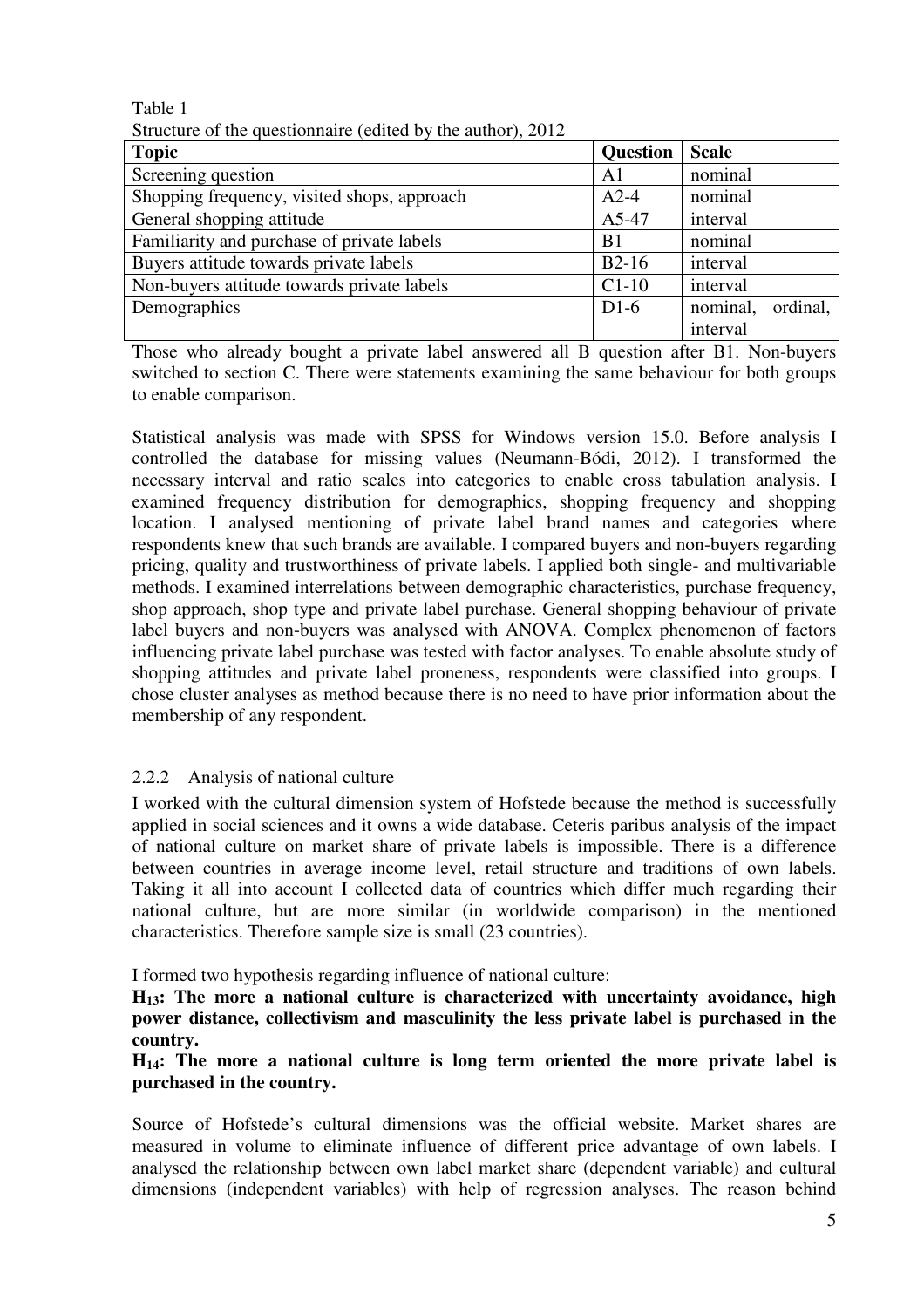choosing regression instead of correlation analyses was the advantage of forecasting the future value of the dependent variable (Malhotra, 2009). I aimed at predicting the Hungarian private label market share based on cultural dimensions.

### 2.3 Opinion of industry professionals

Results of my primary quantitative research took a picture of customer attitudes at the beginning of the economic crises. Customers got acquainted with private brands since then as decrease in income level directed them to cheaper alternatives, such as own labels. This process was forced by the Hungarian retail structure change. To track the development a new investigation became necessary. I firstly planned to interview significant producers of the Hungarian FMCG market in both food and household and personal care categories (two-two companies). Secondly I planned to interview the retailer side: super- and hypermarkets and discounters (two-two companies). Competition and establishment of industrial secret narrowed my possibilities. Most of the companies I asked for a deep interview gave a negative answer to share any kind of information. Finally I managed to interview three producer brand owners and one retailer with holding their full anonymity.

Two versions of interview outlines were prepared. At retail companies I wondered characteristics of their private brands: since when, in which categories, with help of which resources and with what kind of result do they offer them. Further question groups were the same for producer brand owners, too. Regarding consumer I wanted to know if there is a typical own label buyer in Hungary, do they have any distinguishing feature? Regarding future of private labels I asked about the influence of economic crisis, about a possible change in dynamics of growth and about the long term success criterion. Finally I asked them to look at my model and tell me their opinion about the factors indicated and complete it if necessary. I evaluated the discussions similarly to the consumer interviews with content analysis.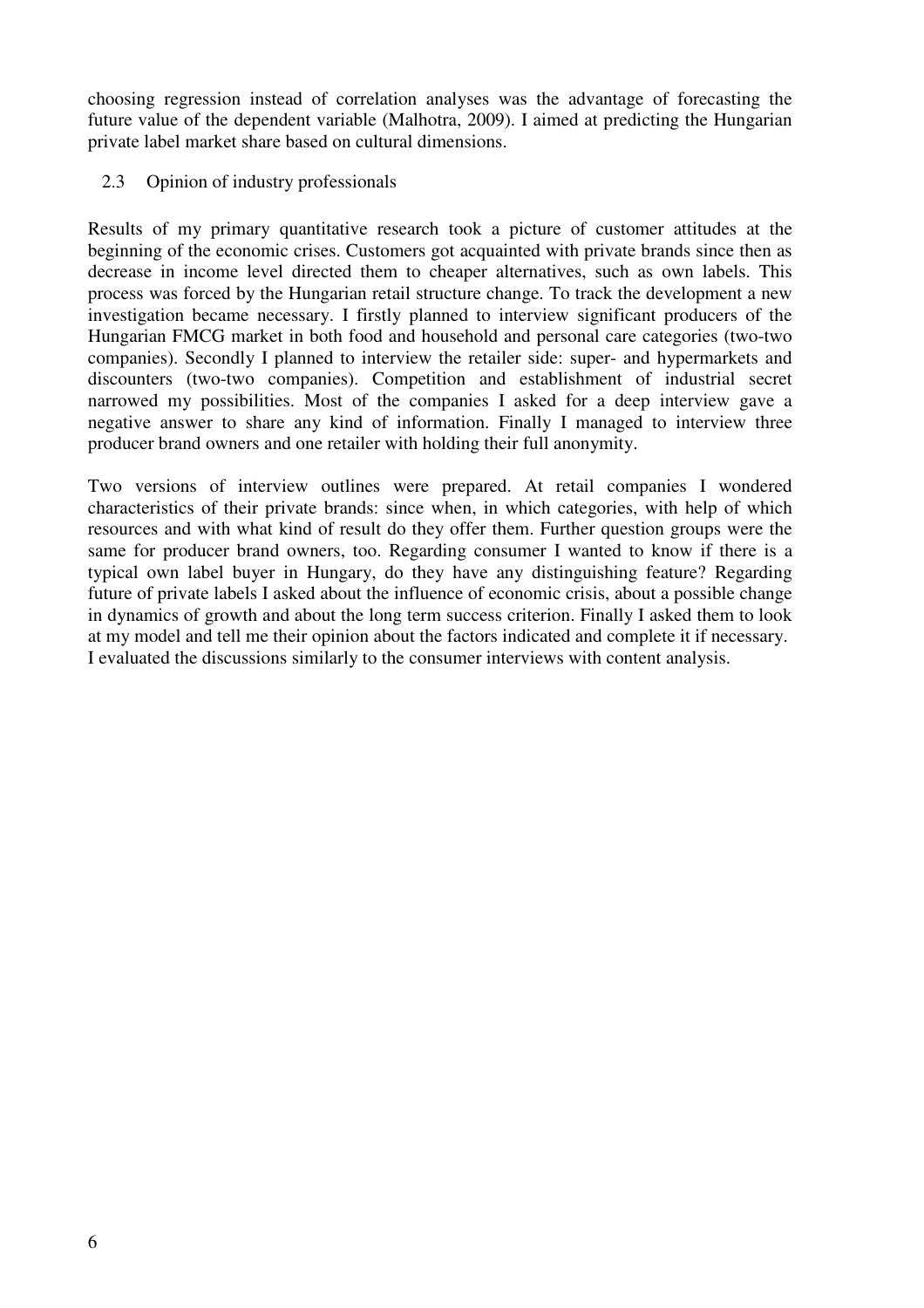# **3 RESULTS**

3.1 Critical summary of Hungarian and international literature

I relied on both academic and market research sources while collecting influencing factors of private label headway. Analysis of academic sources clearly shows a historical development of research: factors included into examination became more complex with time.

First group of factors incorporates characteristics of the consumer or customer. Majority of literature uses *demographics*: besides sex, age and income, education level and current job of the household-keeper and size of the household are analysed. Results are often contradictory.

- Socio-demographic variables were found irrelevant by Myers (1967), Fugate (1986), Mieres et al. (2006), Juhász et al. (2010) and Pénzes - Kis (2011).
- Age, income level household size and education are significant by Mathews (1995) and Hoch (1996).
- Importance of sex is found by Lupton et al. (2010).
- Price sensitiveness as a uniformed index for socio-demographic characteristics was analysed by Hansen, et al. 2006, Batra - Sinha 2000, Lupton et al. 2010 and Pénzes - Kis 2011.
- According to Ailawadi et al. (2001) demographics determine private label purchase only indirectly through psychographic characteristics.
- *Psychographic analysis* on the customer came into the picture with the examination of consumer behaviour. Consumers alternating between brands are searching for value thus private labels are attractive as cheap alternatives. (Richardson et al. 1996/a, Baltas et al. 1997, Putsis - Dhar, 2001, Harcar et al. 2006, Glynn - Chen 2009):
- involvement in product category is first mentioned by Quelch Harding (1996) and Harcar et al. (2006),
- routine in private brands is researched by Richardson et al. (1996/a) and Veloutsou et al. (2004),
- perceived risk can be found in works of Mieres et al. (2006) and Quelch Harding  $(1996)$ ,
- reliance on extrinsic cues while judging quality of an unknown product is researched by Mogelonsky (1995), Jin - Suh (2005) and Lehota et al. (2005),
- loyalty to producer brands is found to be important by Hoch Banerii (1993), Steenkamp - Dekimpe (1997), Harcar et al. (2006) and Beneke et al. (2012),
- store loyalty plays a role by Richardson et al. (1996/a), Cullen Whelan (1997), Bauer - Agárdi (2000), Cotterill - Putsis (2000), Corstjens - Lal (2000), Kenesei (2002), Ailawadi et al. (2001) and Kumar - Steenkamp (2007).

These factors were analysed either themselves or in combination with demographics. Some researches undertaking also the comparison of countries (Richardson et al. 1996, Ailawadi et al. 2001, Shannon - Mandhachitara 2005, Lupton et al. 2010, Herstein et al. 2012) mention that *cultural differences* definitely play a role in success of private brands.

*Characteristics of product category* are in the second group.

- price or quality orientation of own labels (Quelch Harding 1996, Duffy Fearne 2002, Relan 2006, Hansen et al. 2006),
- and seasonality (Nagy, 2005)

are found to be significant.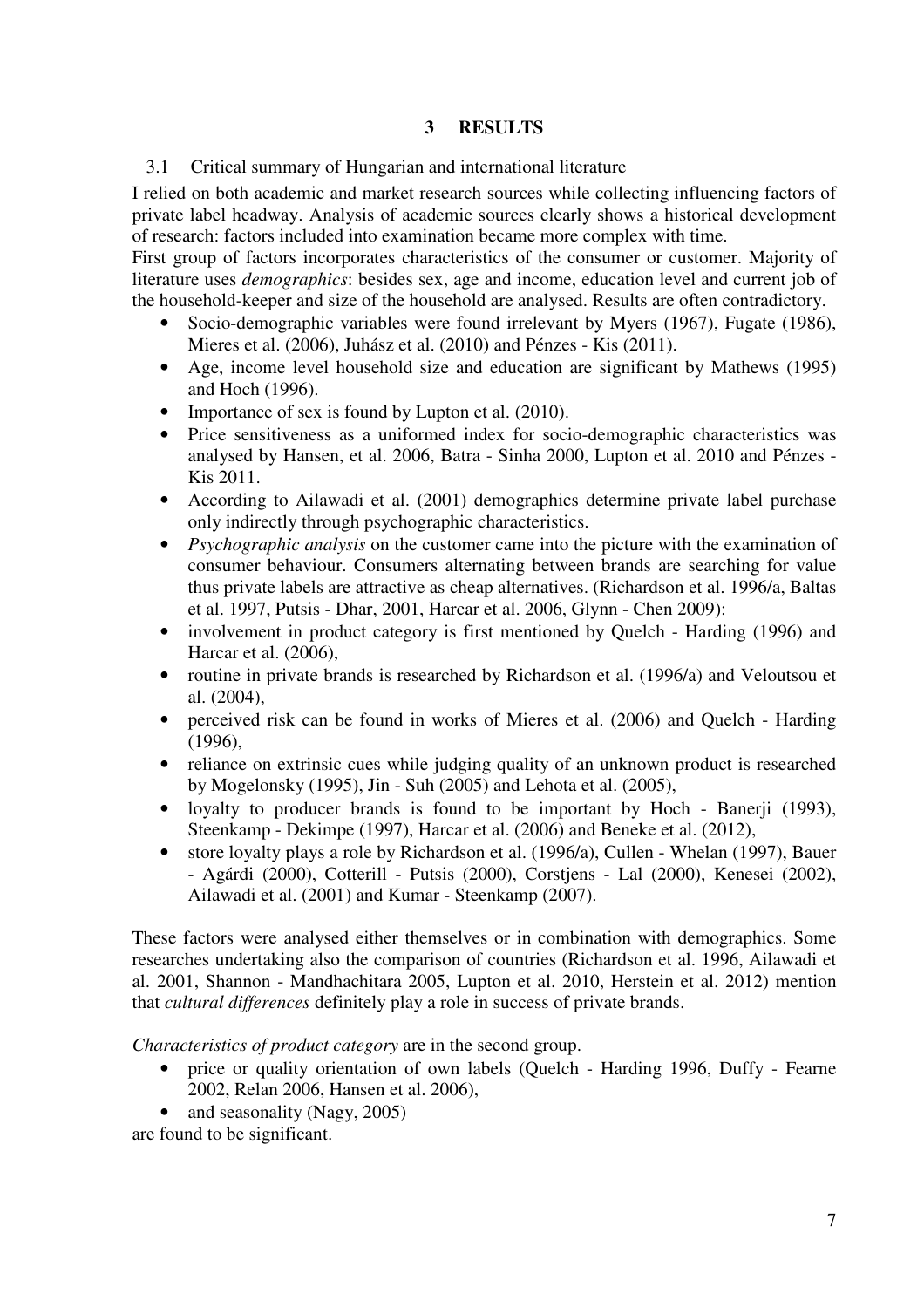Third group is built by *characteristics of retail*. Availability of stores and retail structure are found to be important (Quelch - Harding 1996, Steenkamp - Dekimpe 1997, Sethuraman - Cole 1999, Veloutsou et al. 2004, Harcar et al. 2006).

#### 3.2 General model of private label headway influencing factors

Relationship between factors found in literature and their interaction required a systematisation in a model which also displays logical connections. My research concept rests on sources summarized in Chapter 3.1. The concept was validated by qualitative consumer research thus it was taken as base of quantitative research hypothesis. My final model (Figure 2) is based on the concept regarding structure and basic relationships but is completed with some new factors whose importance was only shown in the last some years. Besides incorporates results of my quantitative research. Regarding new factors: *legal regulation* mentioned by Parker – Kim 1995, Dedics 2007, Nazzini 2009 and Juhász et al. 2010 affects three players. Suppliers of own labels are defenceless against the retailer. Market position of producer brands are often impaired by copycats of private brands. Consumer is not necessarily a winner of the private brand phenomenon. More and more cases come to surface: artificial decrease in product variety on shelf, copycats and collusion between producer and retailer brands injure well-being. Second new factor in the model is *potential supplier of own labels* (Juhász et al. 2010), whose decision may influence number of producer brands competing with private labels. Third new factor is *behaviour of producer brands* (Steenkamp - Dekimpe 1997, Hoch - Lodish 1998, Dunne - Narasimhan 2000, Kenesei 2002), which plays a role in differentiation in product category and image building. Fourthly, (lurking in foreground in my original concept, and receiving a separate role in the final model) importance of *economic cycles* (Nandan – Dickinson 1994, Quelch – Harding 1996, Ailawadi et al. 2001, Lamey et al. 2007 and Steenkamp – Kumar 2009) was supported by the effects of the current world crisis. Namely, recession not only decreases income of the consumer but also slows dynamics of store openings and influences producer brand actions (innovations, price decrease, and fewer promotions) and opportunities of suppliers.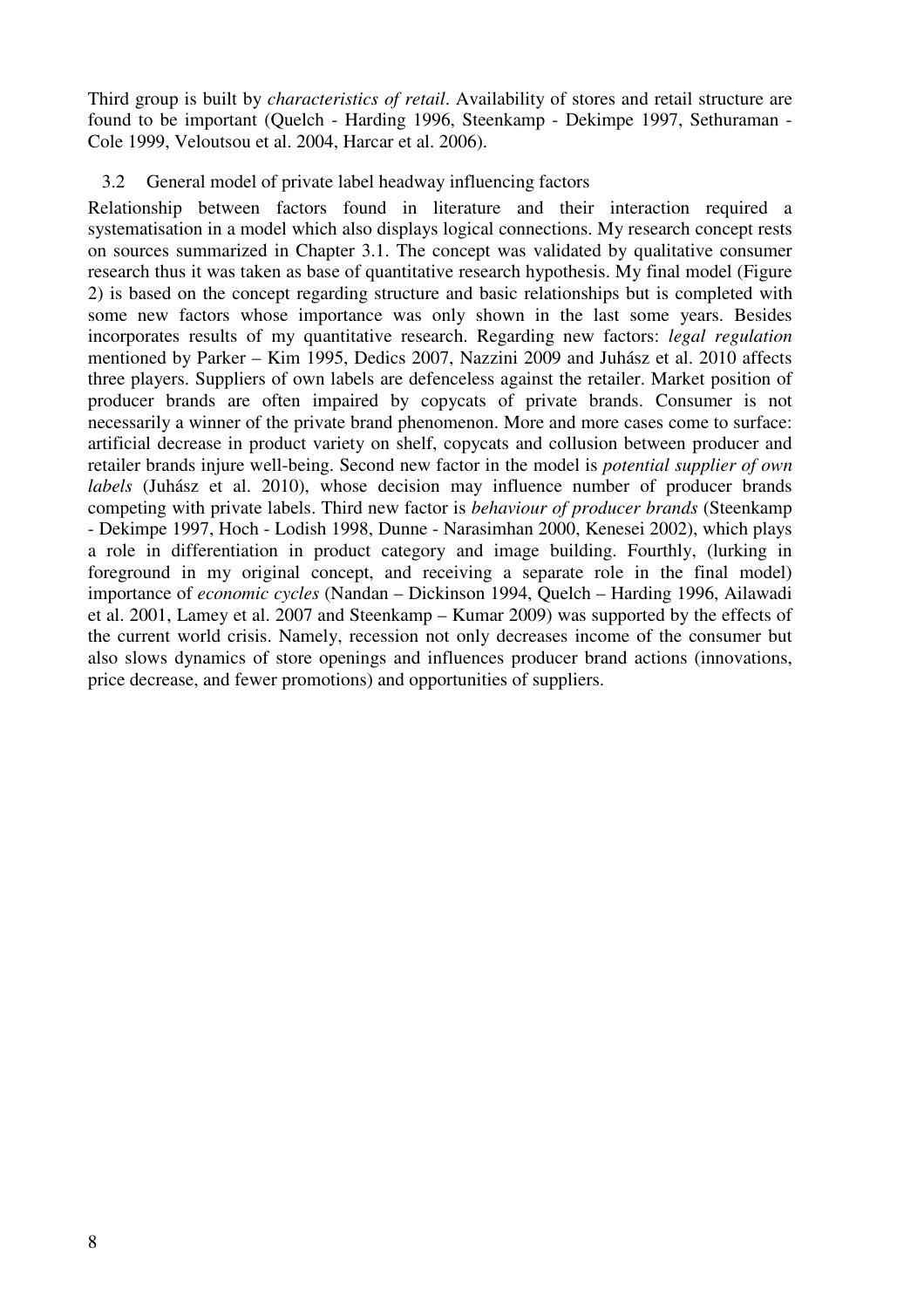

#### Figure 2

General model of influencing factors of private label headway (own research), 2012

#### 3.3 Difference of private label headway in product categories

Analysis of product category factors clearly showed that own labels' success differs categoryto-category even in countries with mature markets. There are huge variances which can not be interpreted by price advantage of own labels. Analysing this fact I recognised that category consumer involvement influences trial ratio which has a direct effect on market share. To describe the link I created a diagram (Figure 3) which displays on axle 'x' the percentage of consumers who have tried a private label in the given category and on axle 'y' volume market share of private labels in the same category. According to my opinion four quarters can be formed where the one nearest to the intersection includes own label categories which (if not newly launched) do not have big growth potentials. The reason may be the image effect of producer brand consumption. I call this group *Valetudinarians*. Own label categories with low trial ratio but high market share are *Potentials.* A small but loyal consumer base causes success. Significant growth potential resides in increase of trial which is easily solved with promotions, showy packaging and trustworthy image. *Losers* have high trial but low share caused very likely by poor quality which inhibits repurchase. *Winners* have high trial ratio and high market share where the main task is to maintain quality and image. The diagram can display even consumer involvement in the product category. Grouping can work not only with categories but also with single private brands. One must be wise while using it when a brand is active in more categories. Comparison and representation is sensitive: both trial ratio and market share is affected by the fact since when private brands are present in the category, how frequently the category is purchased, how fragmented brand shares are in the category, and the level of chain penetration, visit frequency and retailer market share.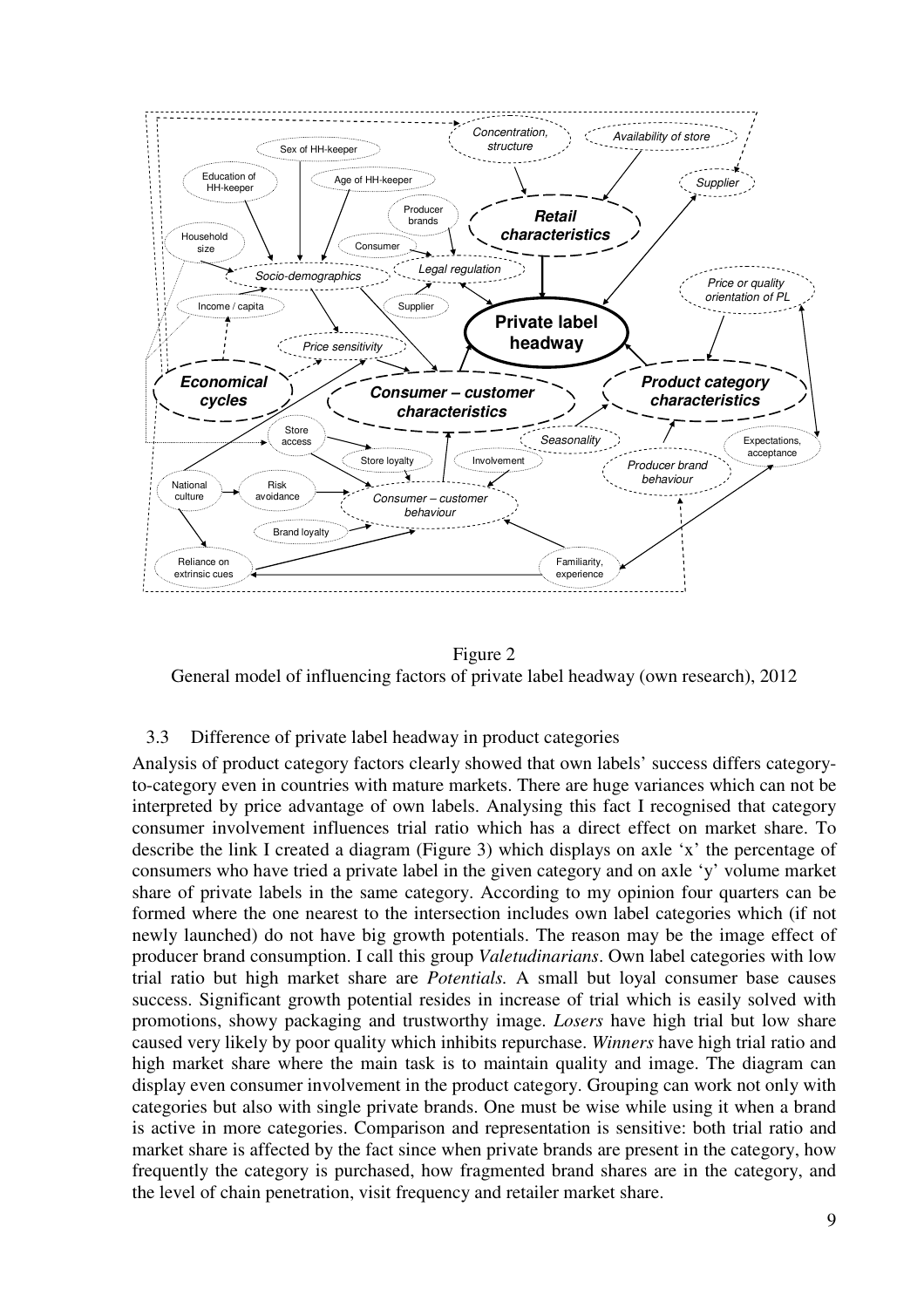| $[ \% ] % \caption{The image shows a function of the two two times, and the two times, and the two times, are in the right.} \label{fig:ex1} %$ | high                    | Potentials      | Winners |  |
|-------------------------------------------------------------------------------------------------------------------------------------------------|-------------------------|-----------------|---------|--|
| Private label share in<br>category                                                                                                              | $\overline{\text{low}}$ | Valetudinarians | Losers  |  |
|                                                                                                                                                 |                         | low             | high    |  |
|                                                                                                                                                 |                         | Trial $[\%]$    |         |  |

Figure 3

Market potential of private labels in different product categories (own research), 2012

Missing data hindered correct compilation of the diagram. Those few categories which have a public data source show that trial ratio is not well-proportioned with market share. Based on market research data (Nielsen) private brands of frozen goods and pet food are Potentials, papers and wraps are Winners, oral care is Valetudinarian and personal care is Loser in Hungary.

#### 3.4 Results of qualitative research

Households interviewed showed similarities regarding purchase preparations, number and type of chains visited regardless to income level, age and education of household-keeper or residence. I found big unity between respondents regarding expectations towards store atmosphere. As expected, familiarity with private labels showed a mixed picture. It turned out from the interviews that all respondents already bought such a brand, still two-third stated prior that they do not know private brands. There are households where one or two own labels are on the shopping list, because they had good experience with them, but the family is sceptic to try new ones. Some households try several kinds of private labels hoping that they can evolve a product group which serve them with cheaper every day products. Third group of households buys higher quality private brands which are healthier (organic or with less sugar), contain less preservatives, have a more practical packaging than producer brands besides being cheaper. These families search primarily not for private labels but selected quality. If they find it in a store, they may relinquish visiting more chains.

Recognized and unequivocal advantage of private labels is low price level although according to respondents quality can be questioned if price is too low. Experience influences mainly further approach towards these brands. Repurchase and trial of new own labels are generated by good experience. Those with the latter believe that there is no significant difference in quality over against expensive big name brands. Moreover family members did not notice when extraordinary a more expensive good was purchased. Those households with bad experience avoid private labels despite low price. Everyone felt that quality of producer brands is better and this difference is not worth the low price for the smaller part of the respondents. Oppositely, the bigger part conceived that it is not that much worse as much it is cheaper, or the low quality corresponds low costs. I did not find conformity in the answers for whom private label the most attractive is.

Table 2 summarizes observations of the qualitative research.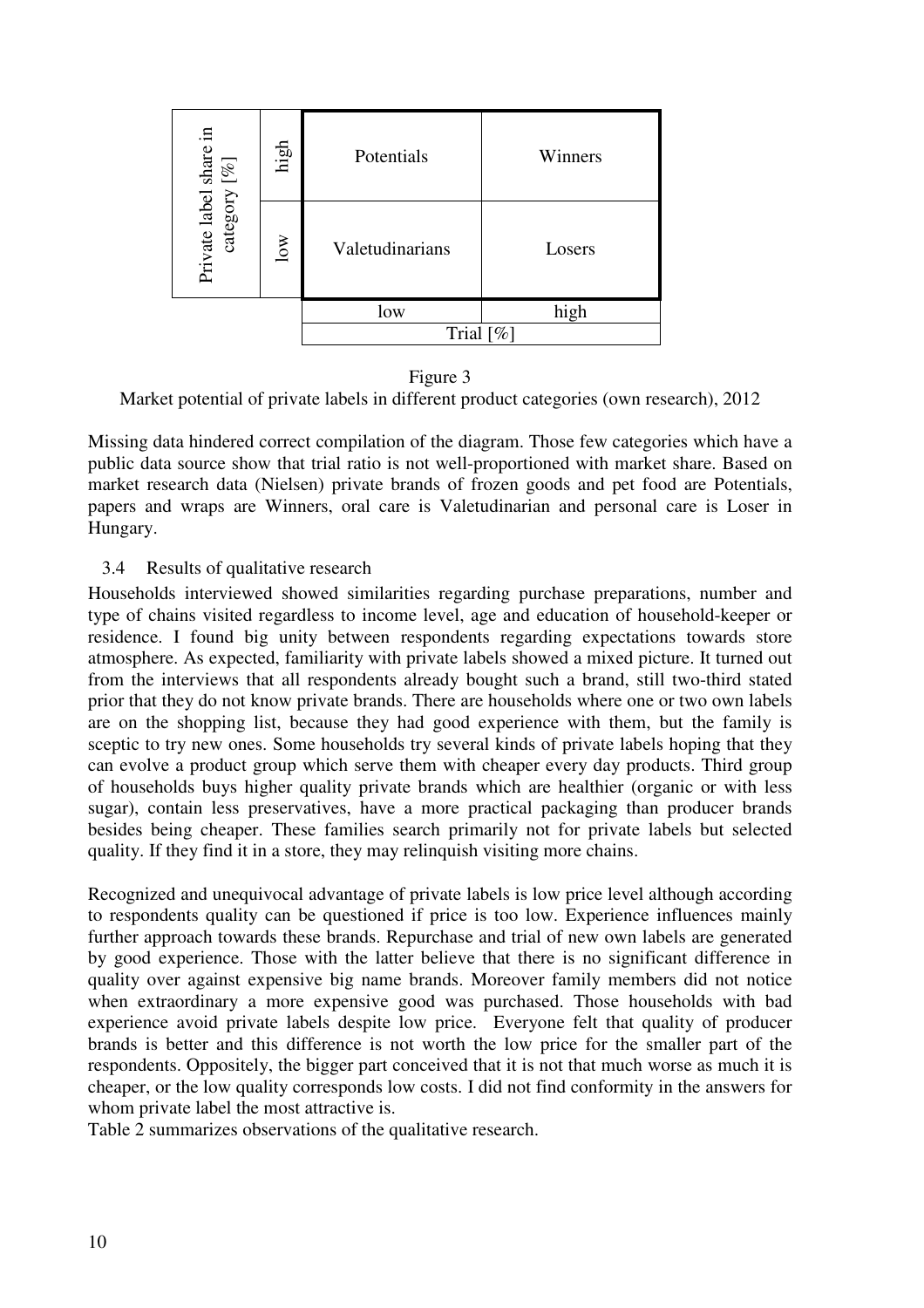# Table 2

Summary of the results of the primary qualitative research (own research), 2008

|                                                                  | $\beta$ of the results of the primary quantum ensured (own research), 2000 |  |  |  |
|------------------------------------------------------------------|----------------------------------------------------------------------------|--|--|--|
| Purchase preparation                                             | Important, they try to stick to their list                                 |  |  |  |
| Purchase habits                                                  | Small and big baskets varying, different frequencies                       |  |  |  |
| location<br><b>Shopping</b>                                      | Varying – promotion prone                                                  |  |  |  |
| selection                                                        | Store loyalty only because routine and comfort                             |  |  |  |
|                                                                  | Important: neat, spacious, wide variety, selected quality, full shelves,   |  |  |  |
|                                                                  | definite price labels, polity staff, no cues                               |  |  |  |
| Access of store                                                  | By car if it is used every day $-$ or for big basket shopping              |  |  |  |
|                                                                  | By bus or on foot $-$ in other cases                                       |  |  |  |
| Considerations<br>in                                             | PRICE (income dependently) eventual promotion                              |  |  |  |
| product selection                                                | If usual product not available – similar quality (based on packaging,      |  |  |  |
|                                                                  | price or ingredients)                                                      |  |  |  |
|                                                                  | Hungarian product                                                          |  |  |  |
|                                                                  | Aim of consumption (own or guest)                                          |  |  |  |
|                                                                  | Brand name plays a role only if of long standing                           |  |  |  |
| Private labels                                                   | Considered only if brand names same are similar to chain names, in         |  |  |  |
|                                                                  | other cases: good quality product of a German producer                     |  |  |  |
|                                                                  | Spontaneous mention: Tesco, CBA, Winny                                     |  |  |  |
|                                                                  | Quality judged by packaging and producer before trial                      |  |  |  |
|                                                                  | Trial: because of low price, mainly products with low perceived risk       |  |  |  |
|                                                                  | Mixed experience: consumer are censorious – there are good and             |  |  |  |
|                                                                  | poor quality products                                                      |  |  |  |
|                                                                  | Repurchase and new private label trial only in case of good                |  |  |  |
|                                                                  | experience                                                                 |  |  |  |
|                                                                  | Own labels do not cause store loyalty $-$ accessibility of the store is    |  |  |  |
|                                                                  | more important                                                             |  |  |  |
|                                                                  | If selected quality: it may effect store loyalty                           |  |  |  |
|                                                                  | Packaging is very poor                                                     |  |  |  |
|                                                                  | It is difficult to define who is buying it                                 |  |  |  |
| Different motivations: price, adequate quality, selected quality |                                                                            |  |  |  |
|                                                                  | General shopping habits indicate attitude towards private labels well      |  |  |  |
|                                                                  | penetration: "Everyone buys it as everyone<br>100%<br>goes<br>to           |  |  |  |
|                                                                  | discounters."                                                              |  |  |  |

After analysing deep interviews I concluded that my concept is suitable for quantitative research. No new factors emerged, and I wanted to control the effect or neutrality of demographic factors on a big size sample. Regarding my hypothesis:

Hq1: General purchase custom indicate attitude towards private brands. - **accepted**

Hq2: Household-keepers know and identify private brands aright. - **rejected**

 $H<sub>q3</sub>$ : My research concept for headway of private brands is valid and covers influencing factors completely. - **accepted**

# 3.5 Results of the quantitative research

# 3.5.1 Questionnaire

It is visible from analysis of *purchase frequency* that respondents do shopping mainly threefour times a week (44,4%). Third of the respondents (30,4%) visit shops every day. Ratio of those who do shopping only two-three times a month  $(5,4\%)$  or even more infrequent  $(1,5\%)$ is very low because it is impossible to keep a household with only big basket shopping. For this reason small and big basket shopping happens by turns. Analysing demographic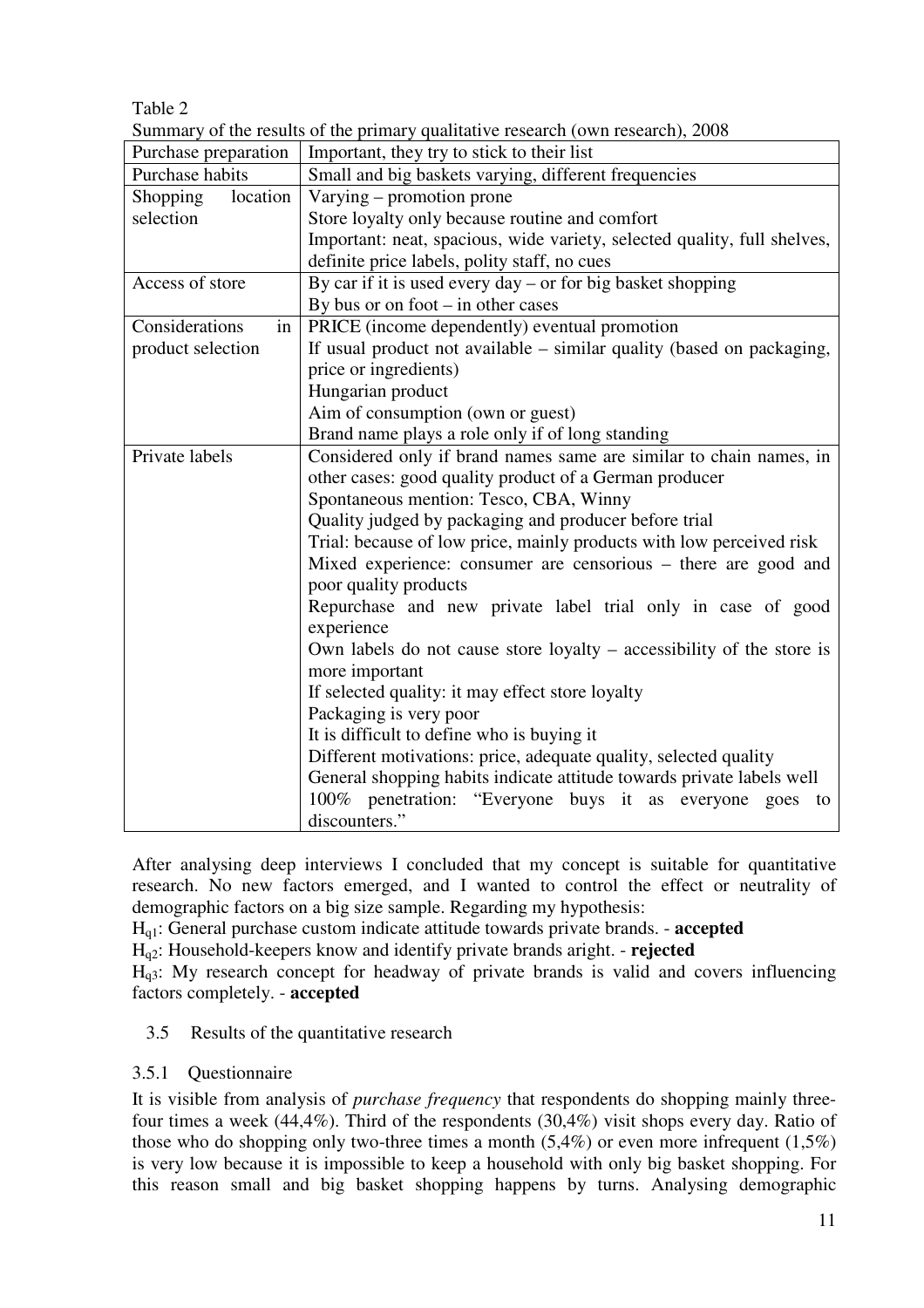characteristics it is to report that income does not have effect on purchase frequency. Both results are in line with my qualitative results.

Examining either of the retail chains none of them is visited every day by respondents. 75% of respondents are frequent buyers (every day or three-four times a week) however there is no chain which could even near this frequency. This can only happen if respondents are varying the shops visited, and they do small and big basket purchases at different locations and are not store loyal even within small or big basket purchases. This result is congruent with my qualitative research and with reports of Nielsen Shopper Trend (2010) and GfK Shopping Monitor (2011).

At the analysis (χ² test) of general shopping habits I found that *visits of a store type* are in significant relationship with income. Households with the lowest and average income per capita visit discounters, while above the lowest income level supermarkets, above average level hypermarkets are visited. In the highest income level supermarkets are the most beloved shopping locations. It may sound illogical for the first time, but discounters can be the cheapest sources (lowest income level) or the location for "smart shopping" (average income level). One can find cheaper (above the lowest income level) and more expensive (highest income level) supermarkets. Another reason why income level does not reflect linear connection to store type is that income level is not linearly proportioned with the amount spent. Households with lower income spend bigger part of their income to fast moving consumer goods. My qualitative result showed the same picture.

*Cognition of private labels* reflected that Tesco brand name is the 'one and only'. This was the mostly mentioned name (52,2%), primarily with its Economy sub brand. The result shows the success of the retailer's investment. Tesco was amongst the first chains which launched a private label in Hungary and it was the first with above the line promotion. The reason behind was to enhance the brand which had a very poor quality image and to launch higher level private brands. Nevertheless it had a good effect on cognition. Second group in brand name mentions incorporates Spar (34%) and CBA (24,8%), while Coop (13,3%) receives the third place. Any other ration nears 10%. Interestingly respondents mentioned brand names which do not even exist (Penny 7,7%, Lidl 6,8%), although they had a good intuition as these chains have own labels. 17,9% of respondents could not mention any private brand. The ratio would mean a high proportion if we did not take into consideration experience from my qualitative research. There is no clear picture in consumers mind about private brands. Based on research consumer believe that only those products are own labels which wear name of the chain. They do not consider products with fancy names to be own labels. Therefore many brands are ruled out.

*Order of mentions* is important from the marketing research point of view. It is usual to raise top of mind mention thus this is the brand name which a consumer knows even if woken up. Tesco is a leader also here with 32,5%. (Proportion is calculated without non-respondents.) The same value for Spar is 15,6%, CBA 12,8%. Broad quarter of respondents recalled as second brand name Tesco and Spar while CBA has a similar level than at top of mind. Coop as new chain name appears at third mention (12,3%). Cognition and order of mention of the brand names is not a coincidence, these are the chains which were at first places as visited chains (and these have the highest retail market share).

While analysing *cognition of product categories with private labels* I found that the far most mentioned category is dairy products (48%). This own label category was amongst the first ones launched thus consumer had time to get acquainted with it. Besides this own label category has the highest market share. Soft drinks and mineral water (23,8%), paper and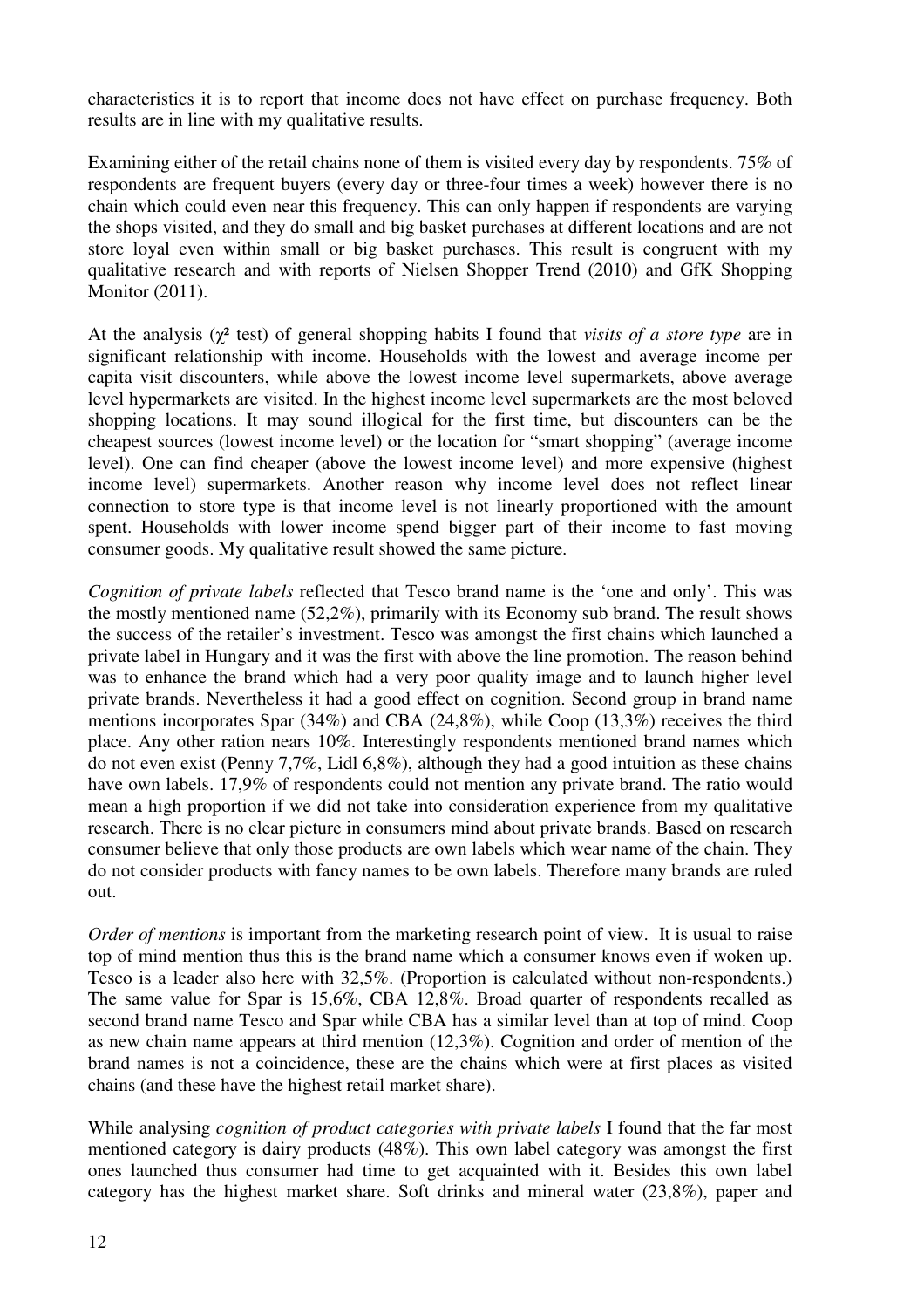wraps (19,2%), bread (16,5%) and meat (15,1%) frame the second group of category mention. Long-life grocery  $(10.5\%)$ , personal care  $(9.2\%)$ , household care  $(8.3\%)$ , snacks  $(7.3\%)$ , sweets (7,1%) and frozen food (6,6%) are less known private label categories. Interestingly pet food was mentioned by only 2% of the respondents although it has the highest market share. Compared to market research companies' reports, frozen food and cereals received very low level of mentioning. I believe that the reason behind is branding. These categories have fancy names and as such, consumers do not consider them as private brands. Less than a quarter of respondent was not able to mention any product category which would include own labels.

I applied ANOVA to analyse difference in average of buyers and non-buyers of private label. Two separate statements groups were listed in the questionnaire to evaluate. Some statements were the same for all respondents (regarding price level, quality, packaging, retailer, trust) to enable comparison between the groups. Beyond this some statements were formed specifically for one or the other segment (experience after trial, reason behind no trial). Averages of groups differ significantly in more statements.

*General shopping behaviour* of private brand buyers shows that shopping makes them happy, they like selection from wide variety, and feel less that shopping was annoyance. They search for information from flyers before purchase. They compare prices even in the store and believe less that promotional prices displayed on shelf are really always cheap. Private label buyers check the price of the product even if they are satisfied with it. This group of respondents pays more attention to prices in store, it is important for them to buy products cheap. However they agree less that cheap products are of poor quality. It is important for them how the store can be accessed and go by car less often. They agree less with the statement that foreign products have better quality.

Analysing the o*pinion regarding private labels* I found that buyers agree more that these products are cheaper, and believe less that own brands have poor quality. This group of respondents showed more trust before purchase as non-buyers. Their trust is based on the existence of big retail chains. Buyer respondents feel less risk after trial. Packaging was not significantly more attractive for any of the groups. From this fact I conclude that buyers were not persuaded by packaging for trial. The two segments showed similar result in the possibility of judging a private label's quality in advance. I put an open question for nonbuyers to list the reasons of aversion. Most of them prefer to buy producer brands, some of them mentioned that price level of private brands is suspiciously low, they simply do not like them or they are satisfied with the brand they use.

I prepared *factor analyses* to examine general purchase habits and to frame consumer segmentation. Based on condition Eigenvalue=1 the software delivered 13 factors which covered 60,8% of variance. I felt the representation of this amount of factors too multiple, additionally grouping of some statements was professionally questionable. Thus I controlled 5 – 6 – 7 factor versions also. Unfortunately total variance explained decreased heavily. Another problem also occurred (which already appeared at the 13 factor solution). Factor weights examined separately showed that absolute value of some statements is less than 0,5. As the statements were the same in all versions I excluded them accordingly to literature (Sajtos – Mitev, 2009, p. 270.). Thirty statements delivered a very clear factor structure with Varimax rotation. At Eigenvalue=1 eight factors were delivered by the software. In order to decrease number of factors I examined solutions of different rotation methods. None of them produced a better solution thus I concluded that variables are not correlated and it is not worth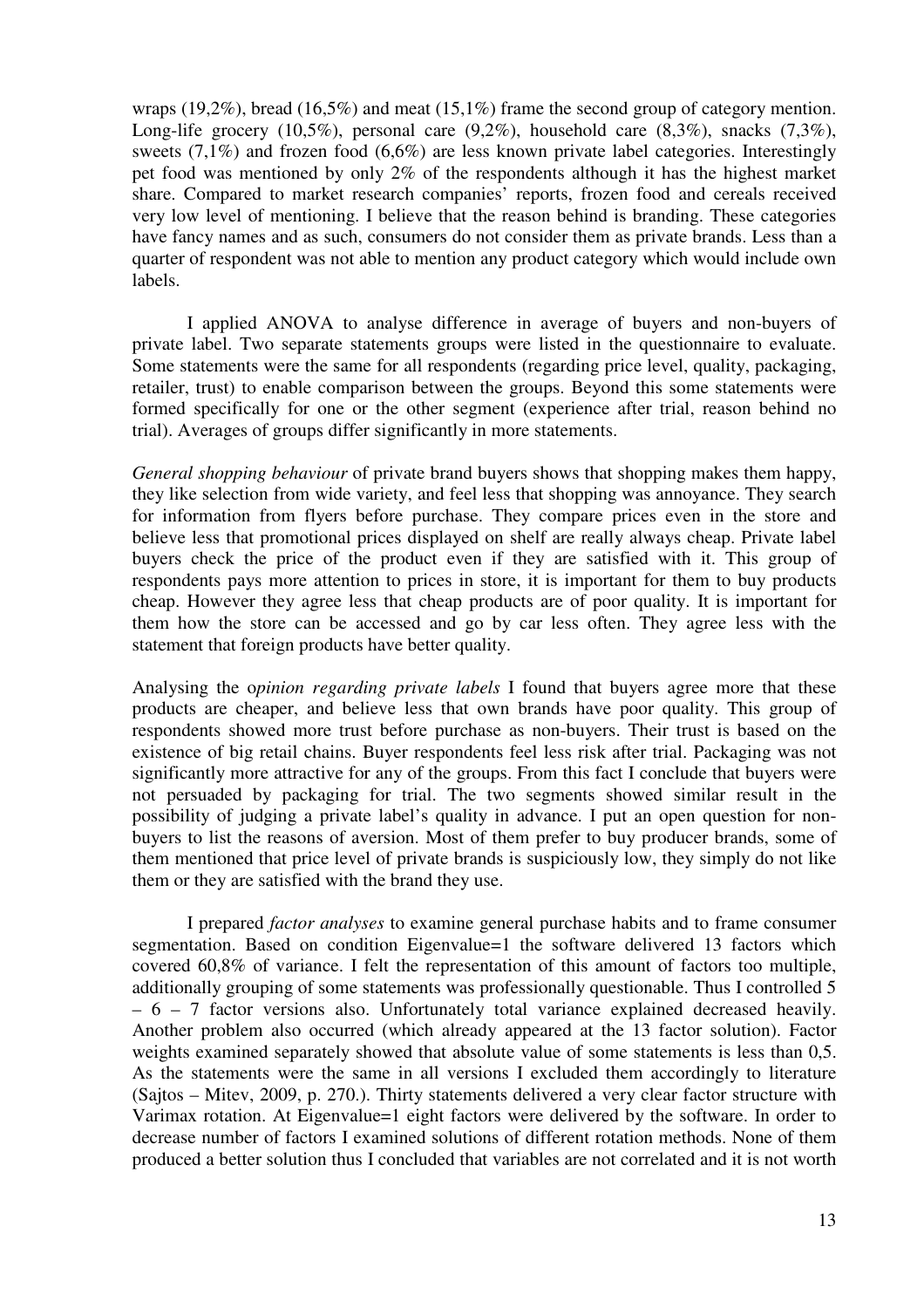to use them. As factor area was still wide I examined a version with six factors. Total variance explained became very low (48,6%), and I could not fully agree with statement grouping.

 $T_0$ <sub>b</sub>l<sub>o</sub> 2

| $1$ and $\sigma$ . |                                                                                |                   |                                       |
|--------------------|--------------------------------------------------------------------------------|-------------------|---------------------------------------|
|                    | Eight and six factors version with Varimax rotation (total variance explained) |                   |                                       |
| Factor             | Varimax 8 factors $(56,5\%)$                                                   |                   | Varimax 6 factors $(48,6\%)$          |
| 1.                 | Price sensitiveness,<br>price                                                  | $\leftrightarrow$ | price<br>Price sensitiveness,         |
|                    | consciousness                                                                  |                   | consciousness                         |
| $\overline{2}$ .   | High perceived risk                                                            | $\leftrightarrow$ | High perceived risk, planned          |
|                    |                                                                                |                   | <i>purchase</i>                       |
| 3.                 | Pleasurable shopping experience                                                | $\leftrightarrow$ | Pleasurable shopping experience       |
| $\overline{4}$ .   | Selection of accustomed store and                                              | $\leftrightarrow$ | Selection of accustomed store         |
|                    | product                                                                        |                   | and product                           |
| $\overline{5}$ .   | Quality depends on price                                                       | $\leftrightarrow$ | Quality depends on price and          |
|                    |                                                                                |                   | brand name                            |
| 6.                 | Quality depends on brand name                                                  |                   |                                       |
| 7.                 | Openness to novelties                                                          | $\leftrightarrow$ | Openness to novelties, <i>impulse</i> |
|                    |                                                                                |                   | purchase                              |
| 8.                 | Purchase planning                                                              |                   |                                       |

Source: own research

Table 3 shows that three factors became wider in the six factors version. Judging quality before purchase based on price is amended by brand name which is an extrinsic cue also. Purchase planning is divided: planned purchase joined high perceived risk, while impulse purchase became part of openness towards novelties. The first move is easy to interpret as planning decreases perceived risk. However openness towards novelties is not the same consumer behaviour as impulse purchase. The latter can occur with already used products also not only with novelties. From the view-point of interpretation the six factors version could be a solution with this difficulty. There are more other reasons why I chose the eight factors version for further analysis:

- higher level of total variance explained,
- more statements received quite low factor value at the six factor version whilst only three statements have a value between 0,4-0,5 in the eight factor version,
- two statements have meaningless grouping in the six factor version whilst these have significant value in the eight factor version,
- and the most important to my opinion for setting general purchase behaviour:
	- o it is necessary to handle purchase planning separately as statements for perceived risk concerned principally product risks,
	- o impulse purchase is not equal with openness towards novelties,
	- o since there are own labels (the fancy named ones) which are considered by the customer to be a producer brand but are priced below producer brands, I feel it necessary to distinguish between quality judgement based on price OR brand name. This fact is supported by the database as the two dimensions divide.

I analysed by ANOVA the variables effecting factor scores significantly. I found that the factor *Price sensitiveness and price consciousness* has a significant relation with age of the respondent, visited chain and access of store. This is not surprising, as lower income households go shopping by bus or on foot and price positioning of retail chains is well-known by customers. Two age groups, the youngest and the oldest are characterized by price sensitiveness. The factor *High perceived risk* is affected significantly by age, purchase frequency, store access, visited chain and shop type. It is difficult for older people to get acquainted with very wide variety thus they are the ones who stick to their known brands.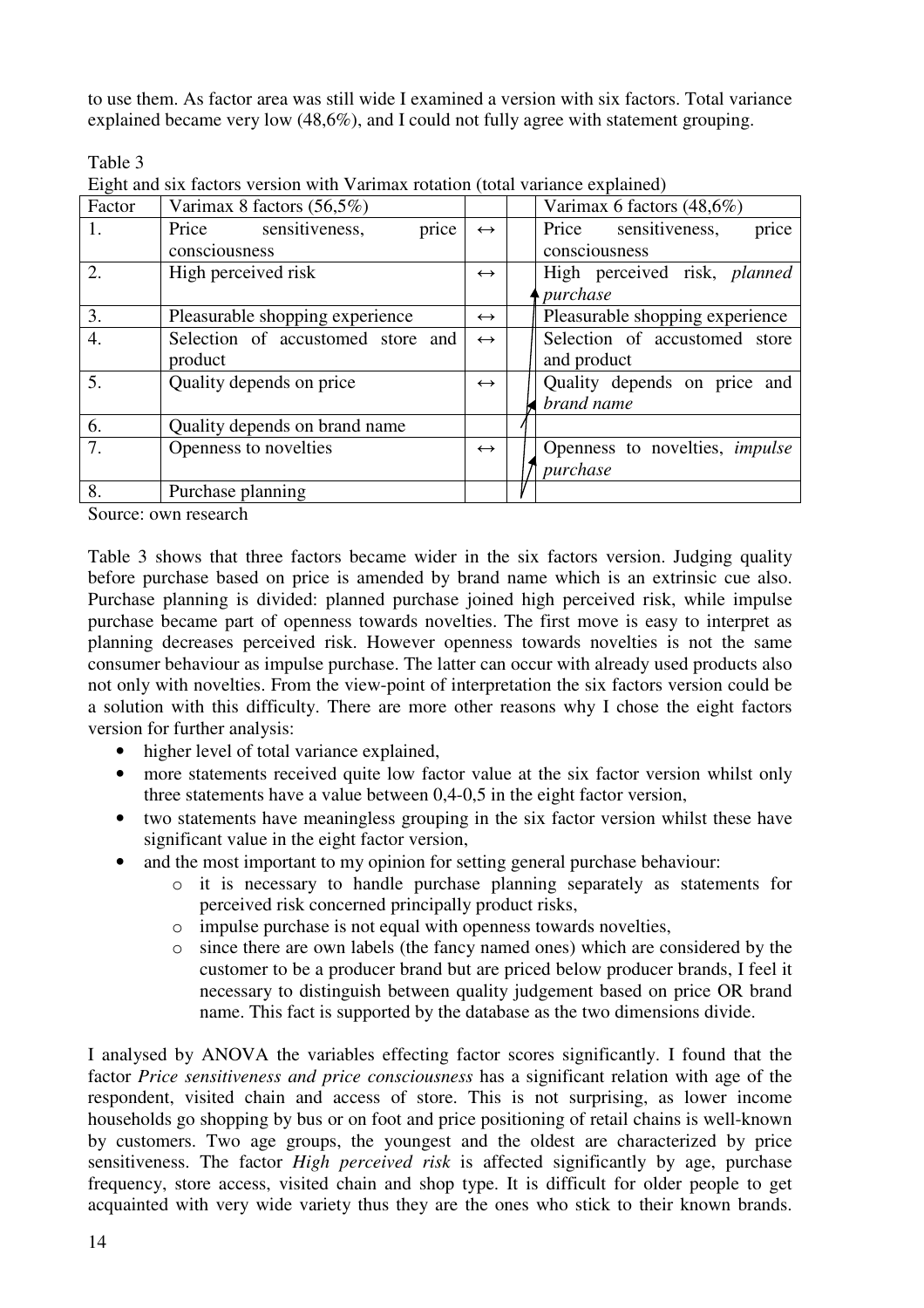Experience of frequent buyers and selection of a chain or shop type which has a more transparent variety can decrease this risk. Factor of *Pleasurable shopping experience* has a significant relation with age, purchase frequency and number of visited stores. It is quite obvious that women love shopping and they are mostly the household-keepers who go to shop frequently. Subsequently they like to go to more stores to be able to purchase the adequate good. Men, who like shopping less, go to stores only if really necessary. Factor of *Selection of accustomed store and product* has significant relation with sex, age, number of visited chains, store access, store type and income. This factor is a possible solution for decrease of perceived risk. I already mentioned at perceived risk that is has a higher level in the older generations. Men who are not shopping experts know their way around in accustomed locations. As shopping is not their hobby they pick their known product and escape from the store. If someone likes the accustomed store s/he has probable only few of them. Lower income is definitive because a smaller budget does not allow risking a wrong choice with a novelty. Higher income plays a role in store access since car is used mostly by richer families for shopping. Factor of *Quality depends on price* is in connection with purchase frequency and visited chain. Those who do shopping more frequently recognize price level better and can easily set the average market price of a product. Therefore they are more sensible to over pricing and do not refer higher quality to higher price. Frequent buyers know the average price level of retail chains very well thus they can define the anticipatory average price of the products. Factor of *Openness to novelties* depends on retail chain visited. Chains with a wider variety offer more often novelties to customer. Therefore those visiting these chains are more open to novelties. Factor of *Quality depends on brand name* is significantly affected by income, age, store access and retail chain visited. Customers with higher income may concede easier to consume expensive branded goods and to finance image transfer. Caused by different reasons younger and elderly people are more brand loyal. Number and quality of the brands offered by the chains is different thus it is determining. Factor of *Purchase* planning is in connection only with sex of the respondent. As most of the household-keepers are women and they are the ones who collect demands of the household it is unequivocal that purchase planning is mainly their role.

I created customer segments with help of the cluster analyses. Analysing different cluster partitions I felt the four cluster solution to be optimal. Number of respondents in a group is levelled and interpretation of the cluster is adequate.

Regarding demographics: sex, education, age and income are in significant (based on  $\chi^2$  test) relationship with the segments. Women are overrepresented in every segment that is no surprise having the distribution of the sample in mind. Nevertheless household-keepers are mostly women. Comparing the four segments I found that the ratio of men is the highest in the first one (42,8%). In the other three women have 70-80% share. Regarding education the first segment has principally middle and high level, second and third segments middle, and the fourth high level of education. Distribution of age shows that the first two segments are aged mainly between 18-30 years, while in the third segment 50-59 and 60-69 years are the typical age groups. In the fourth segment respondents between 30-39 years are overrepresented. Regarding income more than half of those with an income level between 100 and 160 Euro per capita per month belong to the first segment. One quarter of those having income between 330 and 500 Euro per capita per month belong to the second segment. 40% of the families with a monthly income per capita up to 100 Euro belong to segment three.

Regarding store access of the first three segments public transport is the most important tool. However they differ in the secondary access type: the first segment uses a car or bike while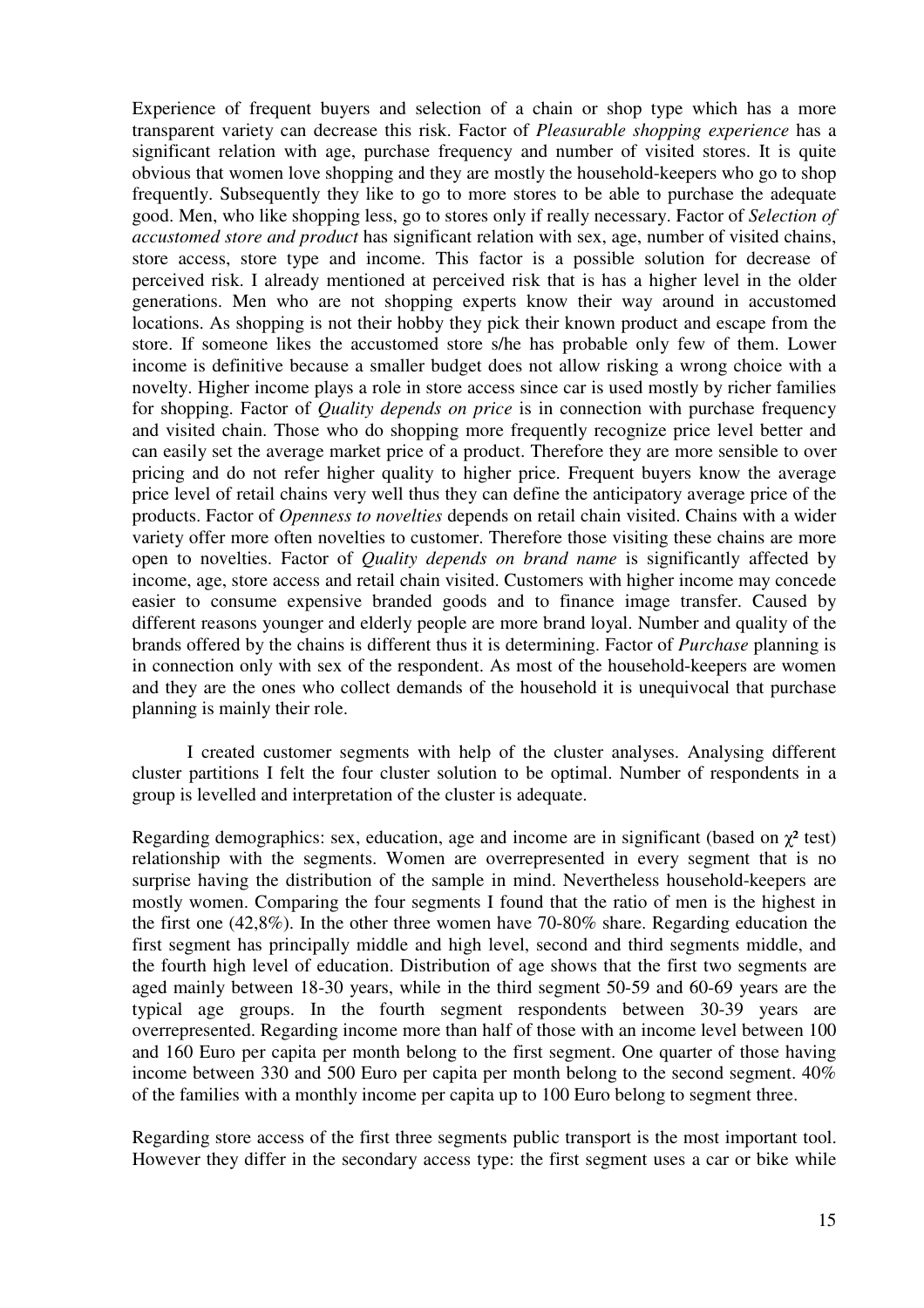the second and third segments go on foot. More than half of segment four goes shopping by car or bike.

There is a private label buyer dominance in every segment what is not surprising taking into consideration that 74,4% of the sample buys such products. Comparing the segments it is visible that most respondents belong to segment one (35,2%), while second and third segment possess 24 and 25,6% of the buyers. Cluster four incorporates the least with 15,1%.

Characteristics of the clusters are summarized in Table 4.

Table 4

Summary of cluster characteristics (own research), 2012

|                      | <b>Risk taking</b> | Price       | Cost cutter by | Well-offs   |
|----------------------|--------------------|-------------|----------------|-------------|
|                      | reformer           | conscious   | planning       | sticking to |
|                      |                    | brand lover |                | custom      |
| Price sensitiveness, | $0 -$              | $++$        | $+$            |             |
| price consciousness  |                    |             |                |             |
| High perceived risk  | $++$               |             | $^{++}$        | $\pm$       |
| Pleasurable          |                    | $+$         | $+$            | $0+$        |
| shopping             |                    |             |                |             |
| experience           |                    |             |                |             |
| Selection<br>of      | $-$                | $+$         | $+$            | $++$        |
| accustomed<br>store  |                    |             |                |             |
| and product          |                    |             |                |             |
| Quality depends on   | $0-$               | $-$         | $0+$           | $++$        |
| price                |                    |             |                |             |
| Openness<br>to       | $++$               | $0+$        |                | $+$         |
| novelties            |                    |             |                |             |
| Quality depends on   | $0-$               | $++$        | $-1$           | $+$         |
| brand name           |                    |             |                |             |
| Purchase planning    | $0 -$              | $0-$        | $++$           |             |
| <b>Sex</b>           | the most men       | woman       | woman          | woman       |
| Typical age (year)   | 18-30              | 18-30       | 50-69          | 30-39       |
| Typical<br>education | middle and         | middle      | middle         | high        |
| level                | high               |             |                |             |
| Typical<br>income    | 100-160            | 330-500     | $0 - 100$      | 330-500     |
| level                |                    |             |                |             |
| (Euro/capita/month)  |                    |             |                |             |
| Store access         | 1. public          | 1. public   | 1. public      | car/bike    |
|                      | 2. car/bike        | 2. on foot  | 2. on foot     |             |
|                      |                    |             |                |             |
| Private<br>label     | <b>YES</b>         | yes         | yes            | rarely      |
| purchase             |                    |             |                |             |

I named the first cluster as *"Risk taking reformer".* It is characterised significantly by openness to novelties and high perceived risk. Men of the sample are members mostly of this cluster. Shopping is not a good experience for them; they do not even plan purchase in advance. Although they are uncertain in connection with an unknown good because of risk, they do not stick to accustomed stores and products. Although they feel an unknown product to be risky they do not stick to accustomed store or product. As they do not rely on branding or pricing to judge the quality of an unknown product they are open to try retail brands. Good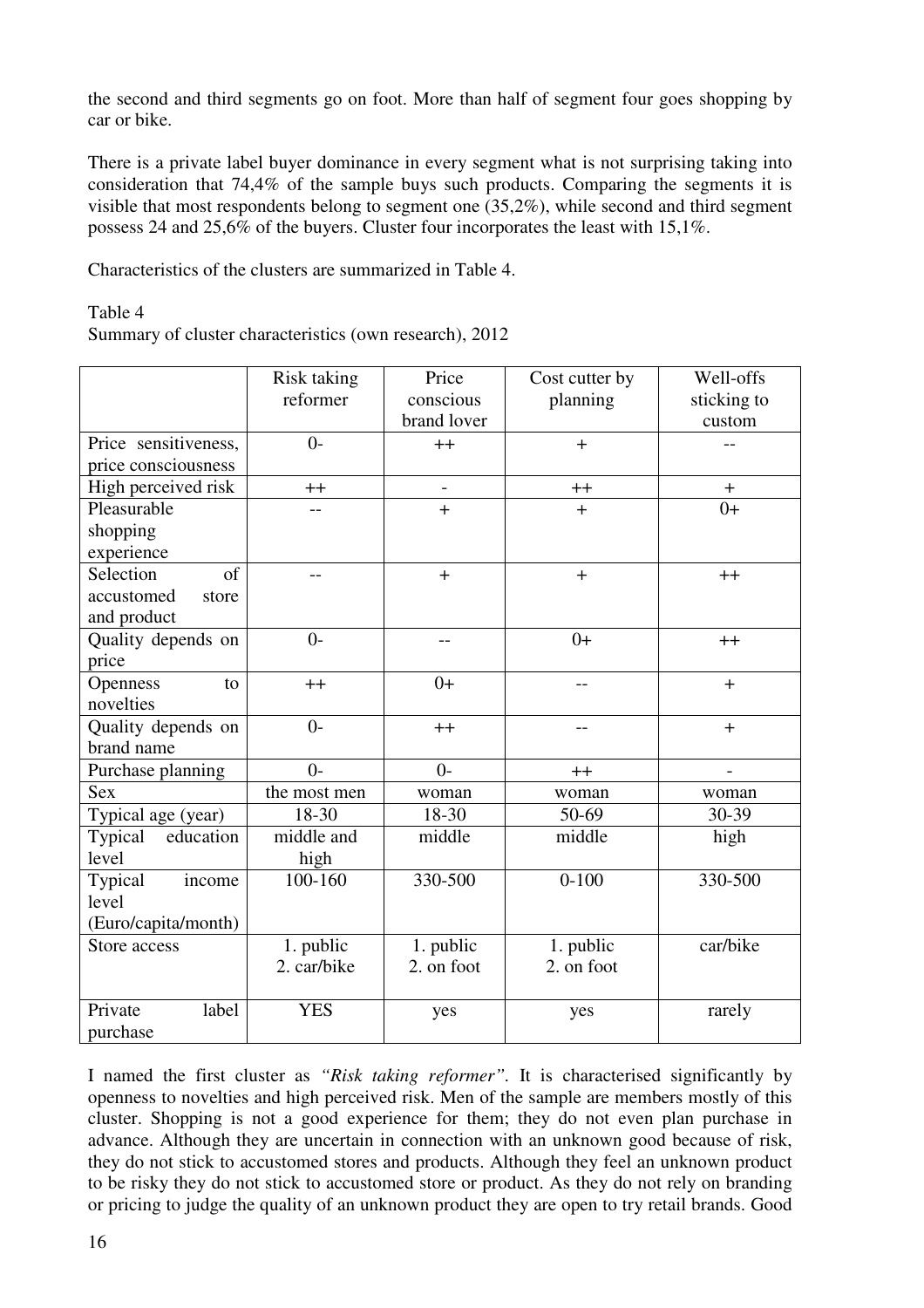experiences after trial generated that this group became the most intensive private label buyer. Their proneness is explained by their low income per capita and need for variety. Low income and neutrality towards extrinsic cues lead to the conclusion that they also buy private labels which are sold under the store name. As they use car or bike besides public transport to do shopping they can easier access hypermarkets and discounters placed outside the city.

Second cluster is "*Price conscious brand lover*". Besides their relatively high income they are extremely price sensitive. They pay attention to store promotions and compare prices even in stores. According to their opinion quality is not depending on price at all. They like their accustomed stores and products. They access store by public transport or on foot. They feel that searching in the shop is a good experience. They enhance variety with consumption of private labels. They do not feel ambiguity while shopping, and do not perceive high risk. This group relies the most on branding while judging product quality in advance. Since they are price conscious, it is important for them that a product is cheap, but they also expect to have a brand name to ensure quality. Members of this group also buy private labels. Based on the terms before they search for fancy named ones.

The third cluster is *"Cost cutter by planning"*. They have the lowest income level among the groups. It is most probably caused by their typical age and education level. They are at the border of becoming a senior citizen, and their middle class education does no allow luxuriating in brands and products. They are planning their purchases to avoid impulse shopping. They buy accustomed products in accustomed stores as they are not open to novelties. This fact may be caused by their age. They perceive extremely high risk while shopping. They try to decrease it by planning and sticking to routine. They do not trust in gloss of brand names. If they must buy something new they try to judge quality by pricing in advance. They access store by public transport or on foot because of their low income. They like private labels. Based on their characteristics they purchase the lowest priced ones, which carry the name of the store and fancy named ones with low price level.

Fourth cluster is *"Well-offs sticking to custom"*. This group has the highest income level. They access stores by car or bike. It is understandable that their price sensitiveness is the lowest. They consider it to be important how a product looks like. In case of an unknown product quality is primarily guaranteed for them by high price. They stick to their accustomed products and stores. Oppositely to the third cluster the reason behind is not age but the need of big brand names. They are in some degree open to novelties besides perceived risk. Their income level and level of search for novelties does not justify private brand purchase. Since they trust in big brand names and have the lowest price sensitiveness and price consciousness they might consider private brands with fancy names which have high price level, and offer a special product promise (organic, fitness, free from, ecological, fair trade etc.). This private brand may even be priced premium to producer brands. Until such type of private brands do not spread this group will not become a significant own label buyer.

# 3.5.2 Results of national culture comparison

I prepared regression analyses based on data collected from Hofstede dimensions (independent variable) and private label market share (dependent variable). It would have been a very good data base to allow multivariate linear regression. Since it is known from Hofstede's research that Power distance and Individualism are correlated assumption of multicollinearity would not come true. Thus prediction would be unreliable. For this reason I analysed independent variables separately.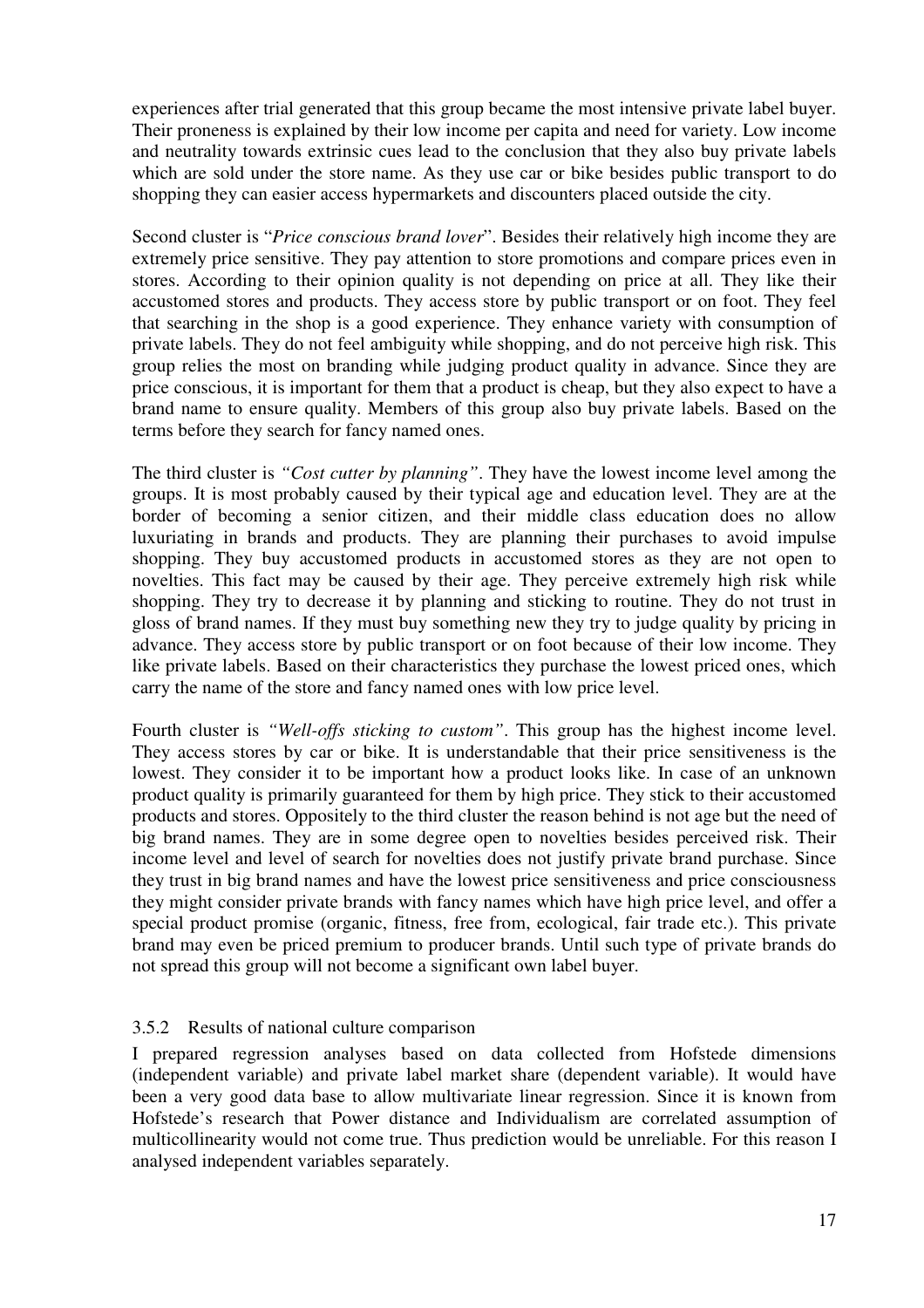The software did not find statistically significant relationship between any of the culture dimensions. Significance of F statistics was 0,748 in case of Power distance, 0,66 in case of Individualism, 0,641 for Masculinity, 0,687 for Uncertainty avoidance and 0,955 for Long term orientation. In case these values were significant, determining coefficients are very low. ( $>1\%$ ). Based on the results both hypothesis H<sub>13</sub> and H<sub>14</sub> must have been rejected.

I see possible reasons why statistical significance of direct relationship between national cultures and own brand market share was not provable in the following:

- Effect of national culture on private label purchase willingness is indirect and shows its relationship through price sensitiveness and reliance on extrinsic cues while judging product quality in advance (see  $H_6$  and  $H_{11}$  accepted hypothesis).
- Since national culture is considered to be constant by Hofstede, his culture dimensions may not be necessarily suitable for examination of such a quickly changing phenomenon as private label and its consumer proneness.
- According to the above assessment date of culture indexes of the sample may differ by even decades.
- Limitation of the analyses (e.g. comparison of culture dimensions of different countries is not doable ceteris paribus) impedes to show differences in national culture. According to results we can not set aside how long own labels are present in a country. It can be important how much consumer know own labels, since when they are available and how much consumer trust producer brands. Differences in spending power and price advantage of private brands may also affect comparison.
- Other factors of the model have such a heavy weight that it swerves effect of national culture. I think primarily on the current economic crisis, and its effect on many other factors like retail consolidation.

# Results of the analysis of my hypothesis:

 $H_1$ *· Households with growing income per capita buy less private label – rejected. My result is* in full concordance with those of international academic researches and market research companies. Private labels are bought by both low and high income per capita households. Two reasons are behind. Firstly own labels are on the market with many different positioning. Secondly shoppers prefer these brands compared to producer brands according to their involvement in the given product category.

*H*<sub>2</sub>*: Size of household affects private label purchase – accepted. Statistical analyses showed* that the two factors are connected although the relationship did not show a tendency. Since the effect of household size would come forward in decreasing income per capita and this factor was rejected in  $H_1$ , result of  $H_2$  is important. Bigger households look for bigger product size (because of lower unit price and because they consume the product before it expires) but this means a higher amount out of pocket. This is the reason why it is important for them to buy a cheaper own label.

*H3: Higher education level of the household-keeper causes higher private label purchase* – **rejected**. Education of household-keeper has an effect generally on the income level, and indirectly on own label purchase. This is to reject based on  $H_1$ . Secondly higher education could influence buyer to judge a product rather based on intrinsic cues than extrinsic ones. Interpretation ability of the ingredient list and knowledge about producers is more expected from someone with higher education. All this did not prove to be significant.

*H*<sub>4</sub>*: Age of household-keeper affects private label purchase – accepted. Ageing goes hand in* hand with changing household life cycles. Consumer is first a single household than a couple,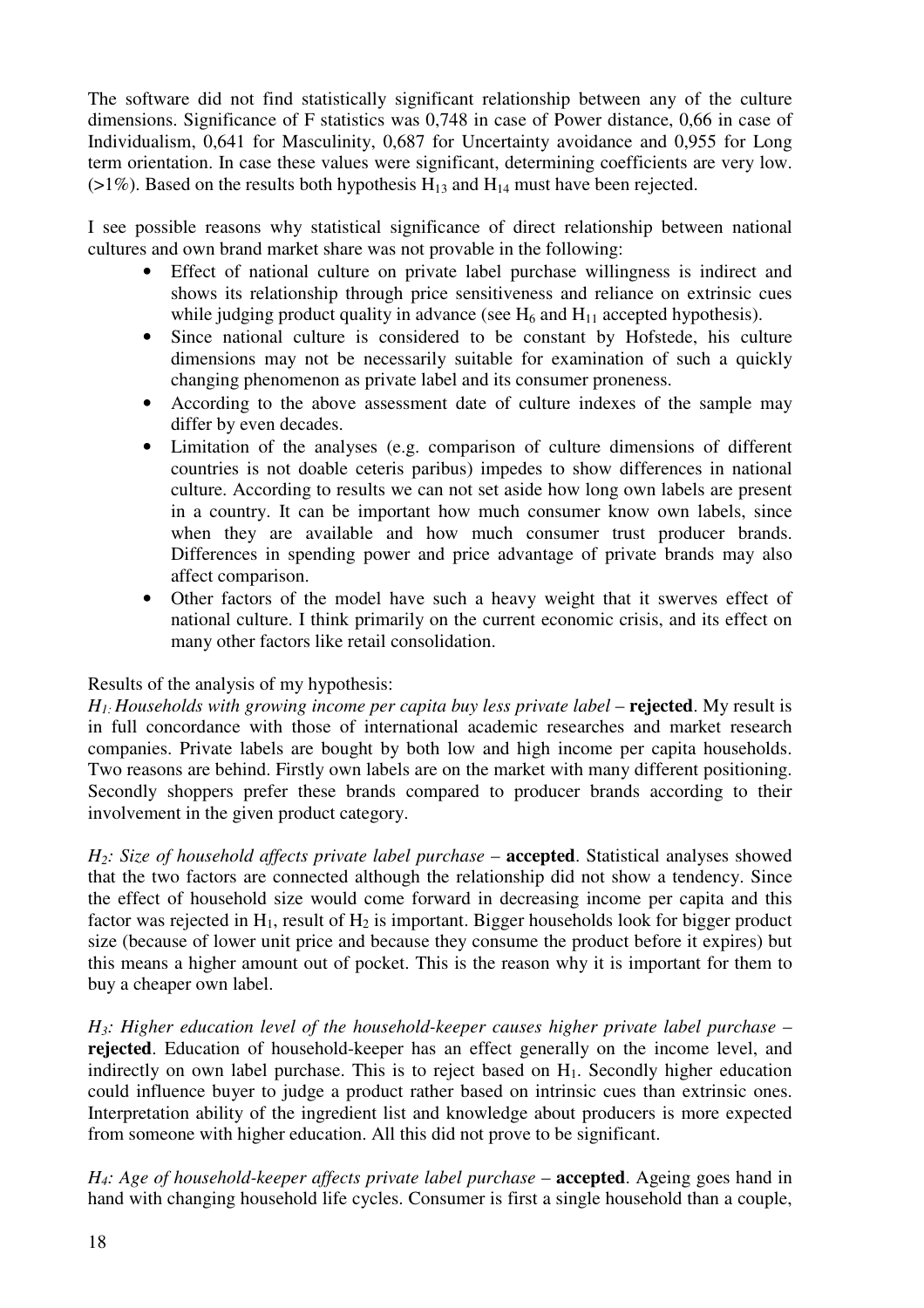afterwards a family with children and elderly single. The stages are characterised by different income per capita level and different consumption situations which can influence selection between producer or retail brands. According to the result of my research age and own label purchase are in connection. No tendency can be found what is understandable if one takes into account that household size first grows than decreases with ageing.

*H*<sub>5</sub>*: Women household-keepers are more prone to purchase private label than men – rejected.* I assumed at the beginning of my research that women who are primary household-keepers have bigger practice in purchasing and do more comparison while shopping. Accordingly I expected that they are especially searching for products with good price/value ratio and select easier own labels. Data did not support my expectations.

Household size and age of household-keeper proved to have statistically significant effect on private label purchase from demographic elements. Sex and education of the householdkeeper or income per capita does not affect it. Regarding image of own labels I have to mention that I expected demographic factors to be more important. Since product image is more important for youngsters, couples without children and families with lower income (Kumar - Steenkamp, 2007), and brand loyalty is higher in the group of elderly people ad amongst those having lower social status (Törőcsik 1995/a), it is surprising that results of the research showed no sign of that.

*H6: Private label purchase grows with price sensitiveness -* **accepted**. Nonetheless either income per capita or education influenced by it proved to be significant price sensitiveness is an important factor in retail brand purchase. This revealed in both searching for price information in advance and taking store promotions into account. I conclude that income (and all factors influencing it) shows its effect indirectly through price sensitiveness.

*H7: Routine in private labels causes higher purchase willingness* - **accepted**. Since firstly launched private labels displayed very poor quality in Hungary it took much time and many very good quality new retail brands to transform image in peoples mind. Negative feelings towards own labels decrease with familiarity and trial improves the opinion about quality. Probability of repurchase increases not only for the given product but also improves the chance of own labels in general.

*H8: Consumer involvement in product category has an impact on private label purchase*  **accepted**. According to my result the connection between these two factors is traceable. There are product categories (divergent by individuals) where consumers assign higher importance to the quality guarantee of producer branding.

*H9: The more important store accessibility is, the more likely one buys private label*  **accepted**. Access of a store is good according to respondents if it can be reached by both public transport and store bus. I conclude that households with lower income, who do not necessarily use a car for shopping and those buying rather smaller quantities but more often, do their shopping in such stores. This thought leads back to the influence of income already mentioned before.

 $H_{10a}$ *: Low store loyalty causes low private label purchase – rejected. Store loyalty does not* influence appeal of retail brands based on data. Hypothesis  $H_{10b}$  *can be* **partly accepted**, low *chain loyalty increases number of known private label brand names.* Second part of the hypothesis: low store loyalty increases the number of bought private brands – must have been **rejected***.* Store loyalty shows a high level year-by-year in Hungary according to results of the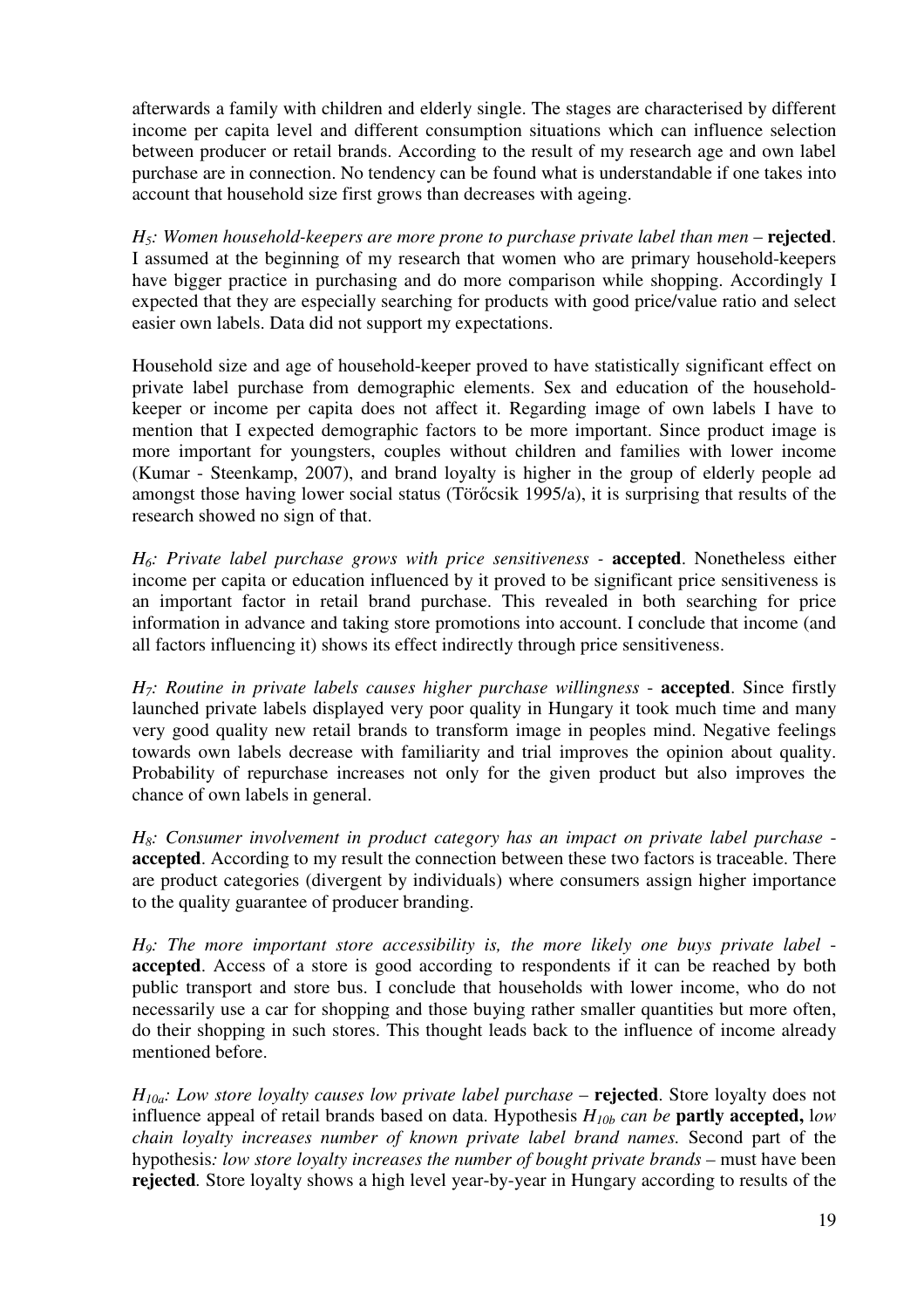big market research companies. Based on my results it can be forecasted that similarly to producer brands where consumer are loyal to a brand repertoire the same will happen with own labels. Consumers select brands at more chains and become loyal to this range.

*H11: Consumers rely less on extrinsic cues to judge quality of a product with growing private label routine* - **accepted**. Importance of familiarity was indicated already at the acceptance of  $H_7$ . In  $H_{11}$  I examined not the direct effect on private label purchase but the effect on judgement of a product based on extrinsic cues. According to the results the more often someone buys own labels (the more familiar s/he becomes with them) the less one believes that looks, nice packaging, promoted and shiny brand name is a guarantee for quality.

*H12: Quality oriented private labels are better accepted by consumer* - **accepted**. Private labels had a bad image in the first period because Tesco launched its brand with a very poor quality. Since Tesco had a big market share already at that time, many consumer met these products. Enthusiasm caused by low price decreased quickly because of quality. It is to thank only to much time, many marketing efforts and new own brands that this image changed. Since not simply price but the good price/value ratio is important for consumer hence emphasis has been transferred to quality.

*H13: The more a national culture is characterized with uncertainty avoidance, high power*  distance, collectivism and masculinity the less private label is purchased in the country – **rejected**.

*H14: The more a national culture is long term oriented the more private label is purchased in the country* – **rejected**. None of Hofstede's culture dimensions showed to have effect on private label market share of the countries analysed. Direct effect of national cultures was not supported.

# 3.6 Results of deep interviews with market professionals

To implement a detailed picture of the own label industry I interviewed four professionals of the FMCG market. Three of them work in significant producer companies (food, household care and personal care) and one of them at a retailer. Since none of these companies allowed identification I display the results anonymously and synthesised.

Based on research data of the companies *two typical consumer groups* buy private labels. They have different motivations. The first one prefers low prices (Tesco Value, Spar Budget) and copycats. The second group follows hybrid consumption; they buy very cheap products in certain product categories and even premium in others. Besides these two all households already met FMCG private brands as penetration is 100% in Hungary. Observable *seasonality* in initial times has levelled off from producer point of view. Based on turnover figures of the retail company some of their own brands have a peak compared to total sales in the summer while others before Christmas. The reason behind broadening consumer base is improvement of *observed quality* and *good experience*. This generates further trial of private labels. Based on research data *price* is not almighty, shoppers do not always value low prices at first place. There is a *difference between product categories* regarding *involvement*. The latter is important from the point of view how much a consumer rejects own labels as alternative. Chain image and recommendation of opinion leaders is important in q*uality judgement in advance. Brand loyalty* that could strengthen positions of producer brands practically disappeared.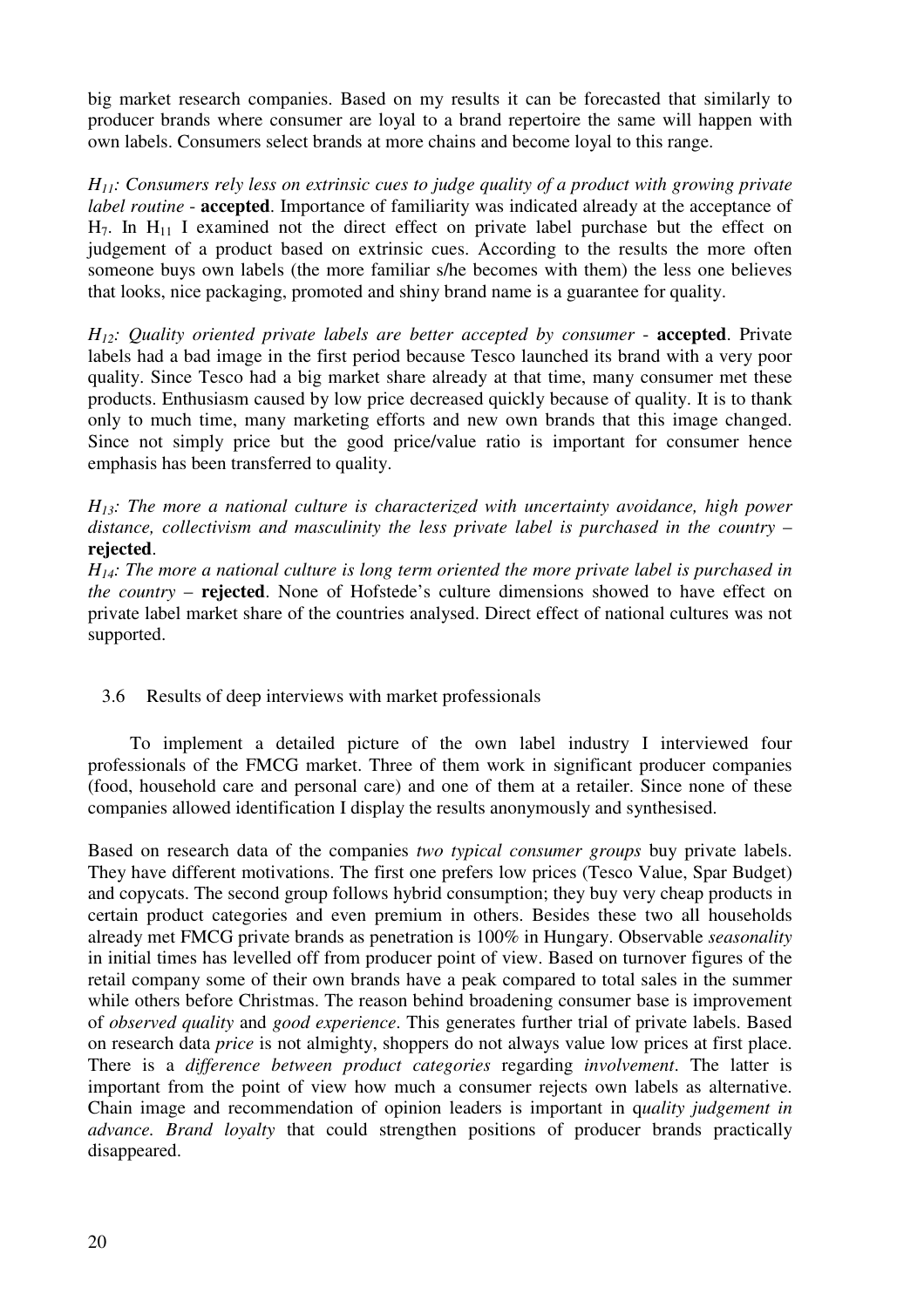According to producer experience *economic cycles* have a rather indirect effect on headway of private brands. The retailer asked reports an increasing own label turnover since the beginning of the crises. Decreasing spending power and *change in retail structure* serve private labels together. All this affect estimations for own brand future: trends show a slow up in dynamics of share growth and the success story of quality oriented, reliable private labels with good price/value ratio.

# 3.7 New scientific result

I collected inducements of private label headway analysing also interactions between the factors. Considering that Hungarian literature does not deal with the phenomenon in detail I felt a profound presentation of international and Hungarian results important. All of them deal with only a slice of private labels and I did not find any synthesising model. Representation of inducements in such a system is missing to my knowledge from literature.

**R1: A general model of factors influencing private label spread was configured based on literature examined. The result is decisively a logical model.** Three main factor groups influence headway of private labels in my model: firstly consumer, secondly retail and thirdly product category. The system is supplemented by three other important factors: legal regulation, suppliers of own labels and economic cycles. The model has a general validity. It enables analyses of private brand foreground in any country and any product category. Factor groups of my model can be analysed detailed per se or in total for planning interdisciplinary researches.

**R2: Validation of the consumer side of the general model enables to characterise private brands of the Hungarian fast moving consumer goods market.** I analysed buyer behaviour of private labels with single variable statistical methods. I consider as new scientific result that the influencing factor group of demographics is narrowed: only age of household-keeper and household size are significant. I managed to testify influence of price sensitiveness, familiarity with own labels and involvement in product category. According to my results frequent private label buyers differ from non-frequent ones in two aspects. An important result for the future is that consumer look for quality oriented private labels instead of price oriented ones.

**R3: Four consumer segments were formed which are well-characterised by their demographics, general shopping behaviour and private label proneness. One reason of separation of the clusters is that consumers rely on price and/or on brand name while judging the quality of an unknown product.** I separated an intensive private label buyer segment, two average prone ones and one non-prone with help of multivariate statistical analyses (factor and cluster analyses). Attitude towards own labels of the clusters rests on totally different motivations that can be well interpreted by their demographic characteristics and purchase habits.

I feel important regarding my three new scientific results that they can be instructive for both academicals and professionals in industry. Objectives and results of my dissertation are theoretical on the one part: critical summary and systemizing modelling of international and Hungarian literature will hopefully enrich both academic and education fields. My results have practical significance on the other hand: I hope to give a guideline to marketing activities for actors of the market with consumer segmentation and dimensions of prior quality judgement. Theory and practice must of course be permeable; neither of my results can be closed into the box of science or practice.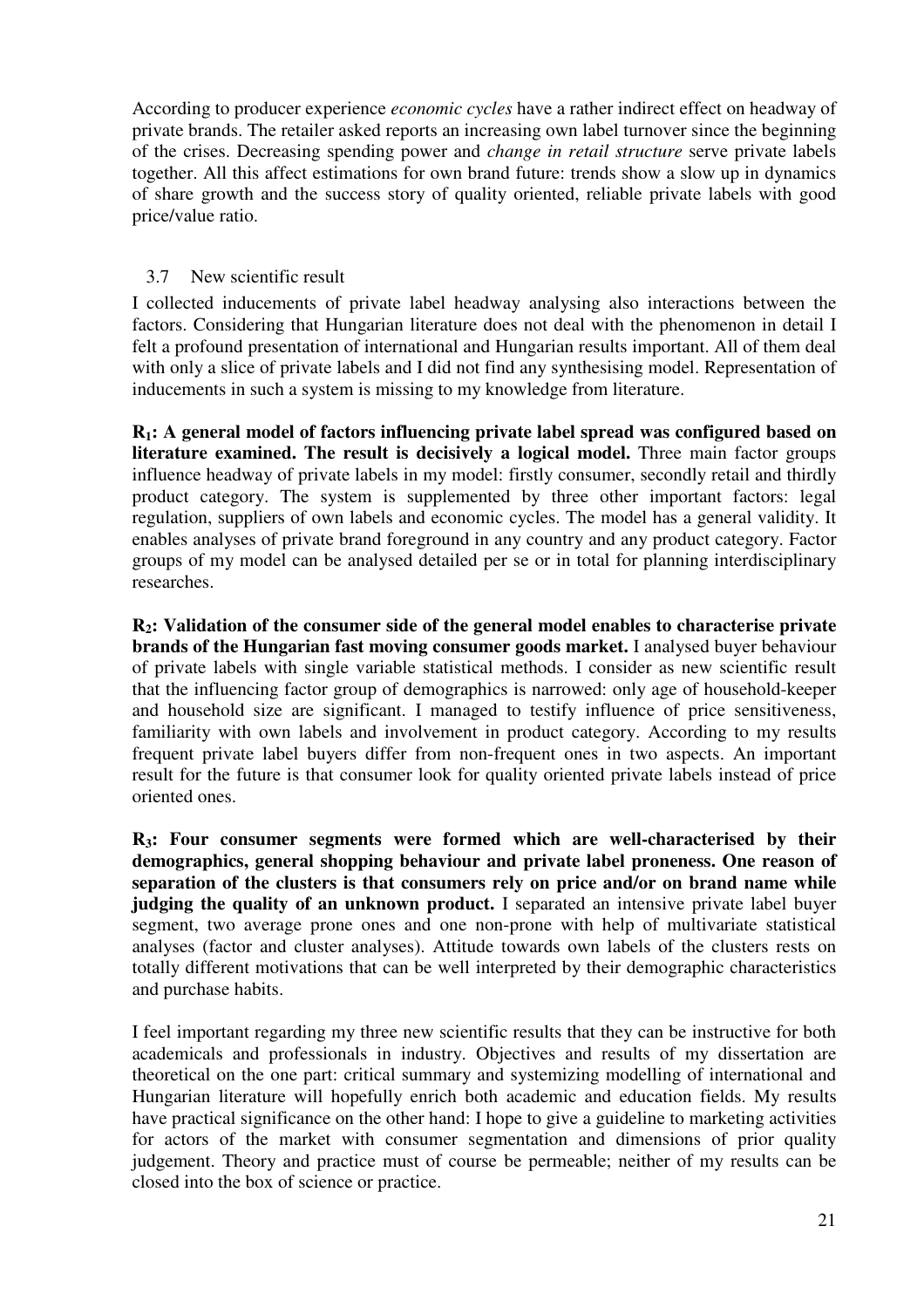#### **4 CONCLUSIONS AND RECOMMENDATIONS**

Aim of my research was to examine Hungarian headway of private labels. To enable identification of quantitative research field I had to find out first which factors influence success of the phenomenon. Analyses of Hungarian and international literature showed me that historical track of research evolution is observable. In the 1960' and '70 mainly demographic characteristics were used to define success of own labels. In the 1990' price sensitiveness as cumulative factor for demographics amended research. One can observe in this period the ambition to examine an elusive side of the consumer: psychographics. Increasing concentration of retail, invigoration of hard discounters challenged researchers to investigate retail and behaviour of producer brands also. Economical prosperity had a significant effect on private brands thus many researches analysed upshot of ups and downs since the last decade of the twentieth century. Because of international spread of retail chains own labels appeared in more and more countries. The fact caused a geographic differentiation of researches. To my knowledge Hungarian researchers began to deal with private brands at the century turn. I did not find any panoramic view that characterises Hungarian situation, publications analyse rather one slice of the phenomenon. National culture as influencing factor is mentioned first in international sources from year 2000.

My logical model that is prepared based on literature and is refined with empirical research contains interrelations and dangles professionals to interdisciplinary cooperation. Considering mutual connections of factors, specialties systemized in the model can not examine private brands in their completeness per se. Characteristics of consumer, retail and product category affect success of own labels jointly in gear to economic cycles. Well-being of the actors has to be guaranteed by legal regulations.

My conclusion and recommendation regarding historical evolution of research is twosided. Since price and quality level of own labels vary on a wide scale, demographics can hardly describe influencing factors of success. Therefore I recommend to **put forward psychographic factors and examine own labels in a wider environment in connection with retail, producer brands and suppliers**. **Comparison of private brand headway between countries and cultures** delivers results for both theoretical and practical professionals.

I want to underline regarding my results that both own quantitative and qualitative researches support the **obscure picture of own labels in consumers mind**. Nevertheless these brands are available since fifteen years, existence, difference from producer brands and chain identification role is not clear. Consumers identify brands which carry the name of the chain with stores. But brands with fancy names or copycats are not perceived to be private brands. Since consumers meet both producer and own brands in several price and quality levels in stores, prior quality assessment is difficult for them. Respondents rely on price and/or branding in such cases. To my opinion this is the reason behind why the two dimensions are separated in results of factor analysis.

From viewpoint of future development of private labels I keep important that it is not indifferent what kind of own brands are developed. Generics and copycats may help against producer brands but they do not offer differentiation from other retailers because this strategy is easily and quickly copied. If retailers want to use own brands as a differentiating tool, **premium brands must be developed instead of price oriented ones**. This is the one and only area which delivers and maintains differentiation and store loyalty.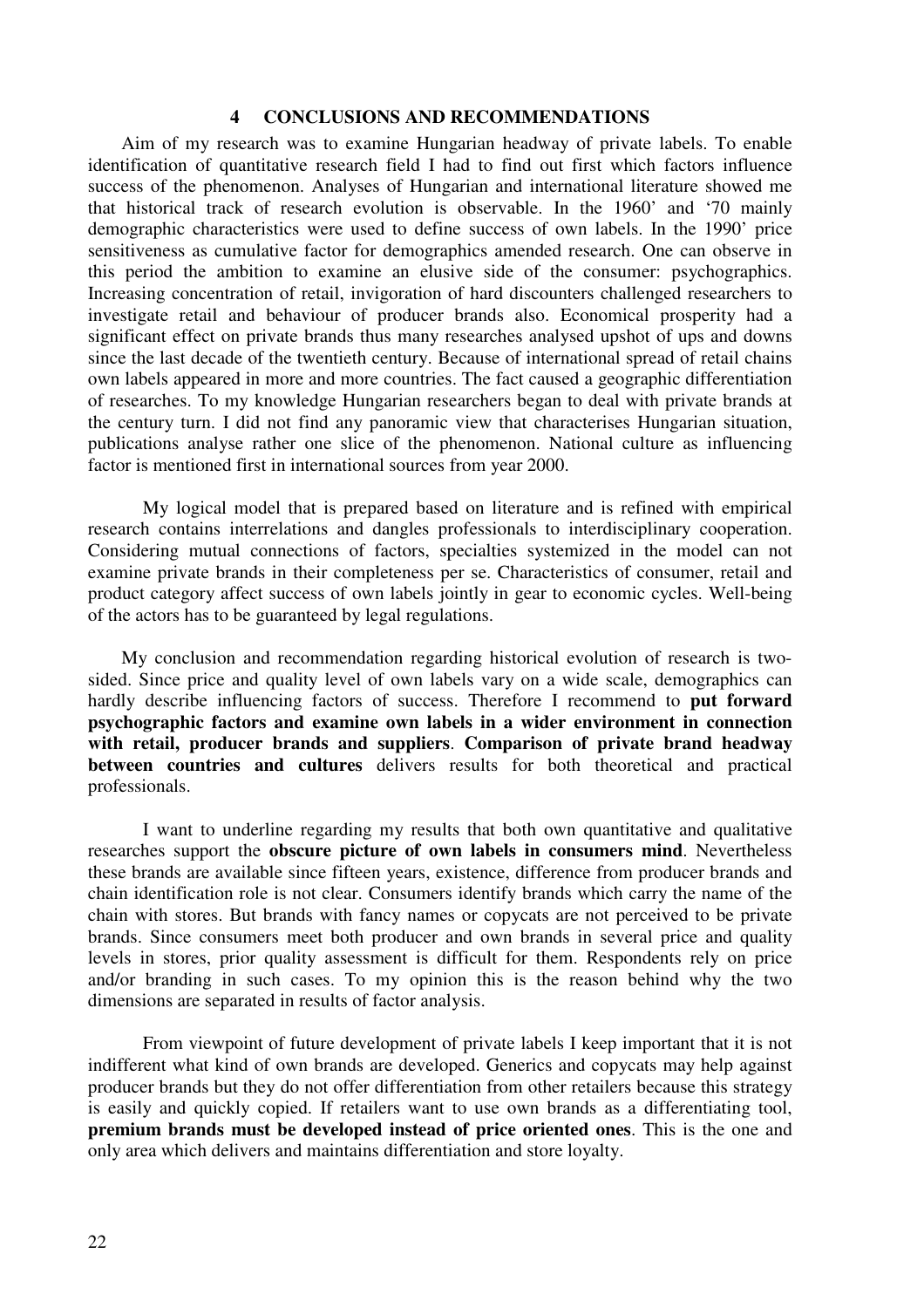I already proved usability of my model at research with the examination of factors connected to consumer. Although the system is very compound I believe that it accomplishes eligibility for future research. One aim of my model is to connect the work of different specialties dealing with own label. Further benefit of the model is that enables easy opening of **research possibilities**. *Legal regulation* is important regarding copycats: consumer delusion and trademark cases. It is worth to examine *strategies of producer brands* in connection with own labels. It is observable worldwide that FMCG companies clean their portfolio and support only their strongest brand heavily. Important part of future research is examination of the *supplier situation*. When and why is it worth to supply retailer brands and how can it be ensured that the producer does not become defenceless. My result regarding *category comparison* displayed in Figure 3 is also worth for further research. If the diagram was filled with consistent data either for categories or for own brands, it could be proved if my thought is valid. Further research field can be *validation of the model on other retail fields*. There are own brands in DIY and electronic stores, at clothing companies, tourist offers, financial services and home design chains.

I consider of importance that **students learn more about private brands**. Those studying business administration will probably have a job where these brands are part of every day life. This fact delivers practical perspective of my results: professionals working at retailers, producer brand owners or market research companies do rarely receive academic research results.

To my opinion Hungarian market situation will maturate in the next 5-10 years and strong retailer and producer brands will fight for the favour of the consumer. The main question is at which market share this happens. It is difficult to predict since private labels grow year-by year even in western countries with mature markets. It is unknown how long recession lasts and whether asymmetric movement of restoration which can be observed in western countries will become true in Hungary also. My last research recommendation for the future is to *analyse the phenomenon again two-three years after economic booming* to see attitude of Hungarian consumer towards private brands in a good financial situation.